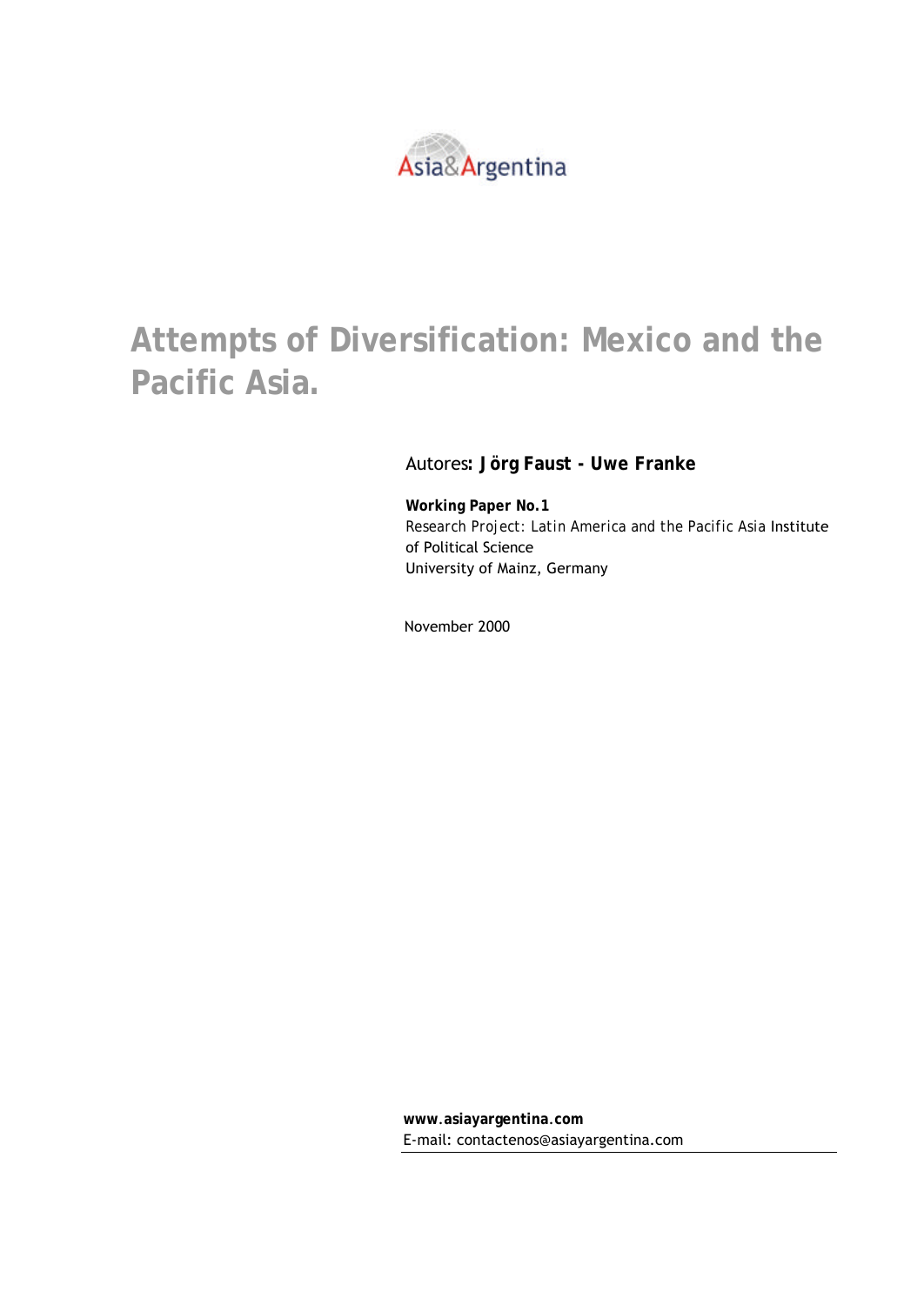### **Attempts at Diversification**

## **Mexico and the Pacific Asia**

**Jörg Faust / Uwe Franke** 



**Working Paper No.1 /November 2000**  *Research Project: Latin America and the Pacific Asia*  **Institute of Political Science /University of Mainz /Germany Homepage: [www.politik.uni-mainz.de/latinamerica-asia/](http://www.politik.uni-mainz.de/latinamerica-asia/)  Mail address: [la-asien@politik.uni-mainz.de](mailto:la-asien@politik.uni-mainz.de)**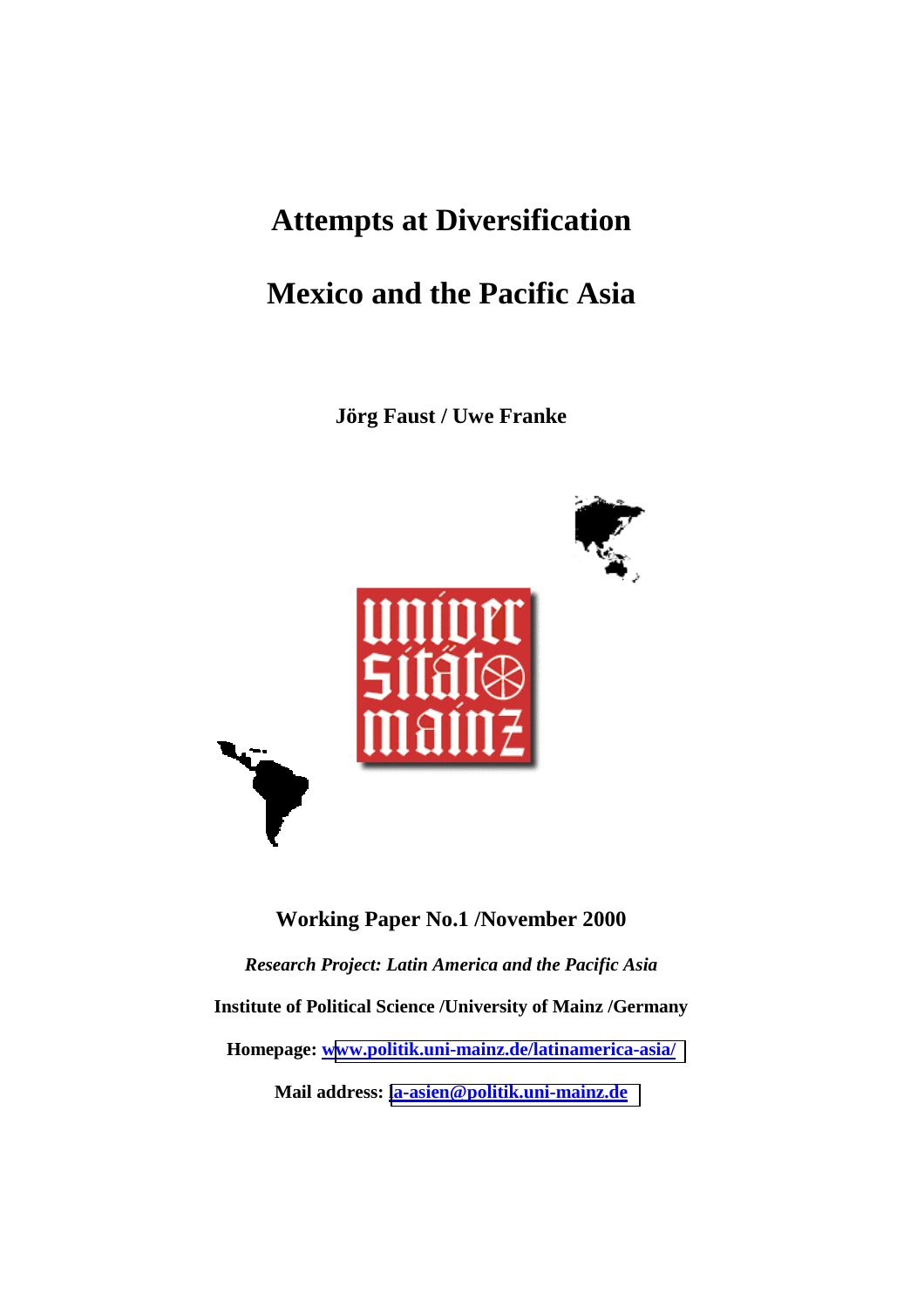#### **Abstract:**

This article aims to explain the development of Mexico's relations with Pacific Asia. Based on the historical background of Mexico's relations with Asia and on internal and international transformations, we identify the interests of Mexican political actors in Pacific Asia as well as the scope for their realization. Additionally, we provide an overview of the existing political and economic relations between Mexico and the Pacific Asia. In conclusion, an interpretation of recent developments concentrates on the critical variables which are responsible for the existing links between Mexico and Pacific Asia.

#### **1. Introduction**

Mexico, like most other Latin American states, is a country in transition, and during the past two decades, it has stood several times in the front line of transforming events. In 1982, the Mexican memorandum triggered off the debt crisis which represented a turning point for Latin American development strategies and accelerated political transition. In 1990, the start of negotiations for a North American Free Trade Agreement (NAFTA) represented the rise of a new era in hemispheric economic cooperation, and also had a strong impact on Latin American integration. Yet, on the inauguration day of NAFTA in 1994, the Chiapas uprising made clear that the neoliberal remedy, together with a nondemocratic political regime, had imposed unbearable social costs on the hugest part of the Mexican population, and that a second wave of reforms was needed in order to promote sustainable development and democracy. Then, in 1994 and 1995, the financial turmoil, created by relying too heavily on external portfolio investments for financing modernization, was the cause of another economic crisis. The Tequila effect, spreading from Mexico to Brazil and Argentina, demonstrated the dark side of world market integration and globalization. In 1997, and finally in 2000, Mexico again attracted international attention when parliamentary and presidential elections eliminated most of the pillars of an *ancíen*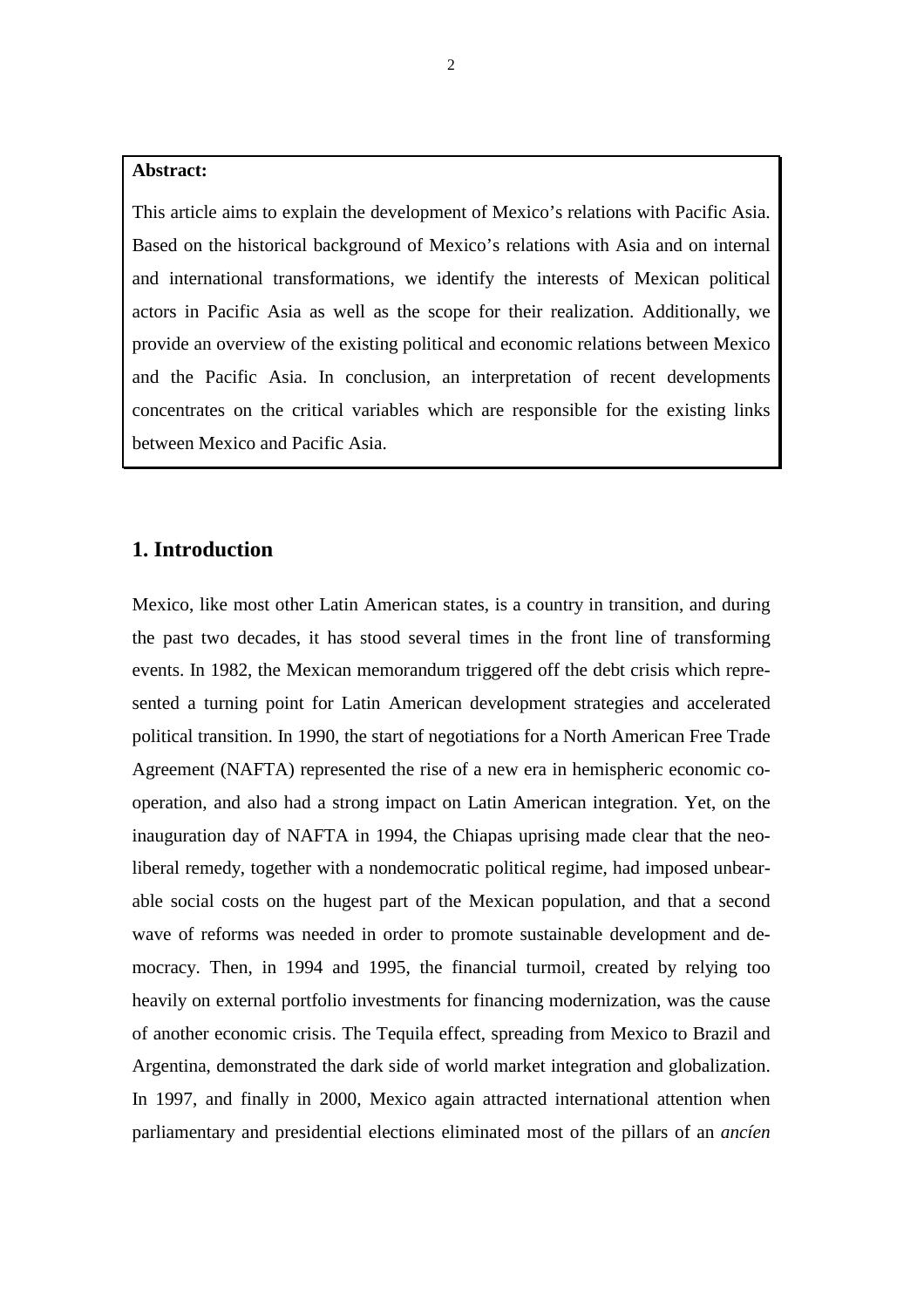*regime,* making Mexico one of the last Latin American authoritarian regimes to be swept away by what Samuel Huntington (1991) called the third wave of democratization.

In this environment of economic and political transformation, Mexico can be seen as one of the Latin American pioneers in attempting diversification toward the Pacific Asia region. Since the second half of the 80´s, and especially under the government of Salinas de Gortari (1988- 1994), Asia Pacific gained prominence in statements made by the president and members of the government, who presented the region as an attractive alternative for diversification. Diversification as a strategic objective, however, has a long tradition in Mexican international politics. This is mainly because of the giant in the north who, on many occasions, did not hesitate to interfere in Mexican internal politics, whenever the implementation of national interests made such action reasonable. One might therefore say, that the declaration of the old Mexican dictator Porfirio Diaz (1876-1910) "Poor Mexico, so far from good and so close to the United States" has been an imperative for Mexican foreign policy for almost all of the last century (Schirm 1995, 17). Within this intensifying economic and political context, diversification meant fostering relations with regions - mainly South America and Europe - in order to build up a counterweight to the relations with the USA. The authoritarian regime in Mexico successfully employed rhetoric and ideological differentiation between Mexico and the United States in order to legitimate itself. However most of Mexico´s attempts at diversification were not fruitful and did not save the country from being vulnerably dependent in its economic relations and political alliances.

The following remarks, therefore, will try to answer the *ifs* and the *whys* in respect to Mexico's diversification efforts toward Pacific Asia. The first question is *if* those attempts were successful, and the second question is *why* those attempts were fruitful or not. In other words, this article aims to analyze whether the internal and international transformations of the eighties and nineties opened up a political and economic maneuvering space for intensifying Mexico´s relations with the Pacific Asia Region, and if so, whether the relevant political and economic elites were able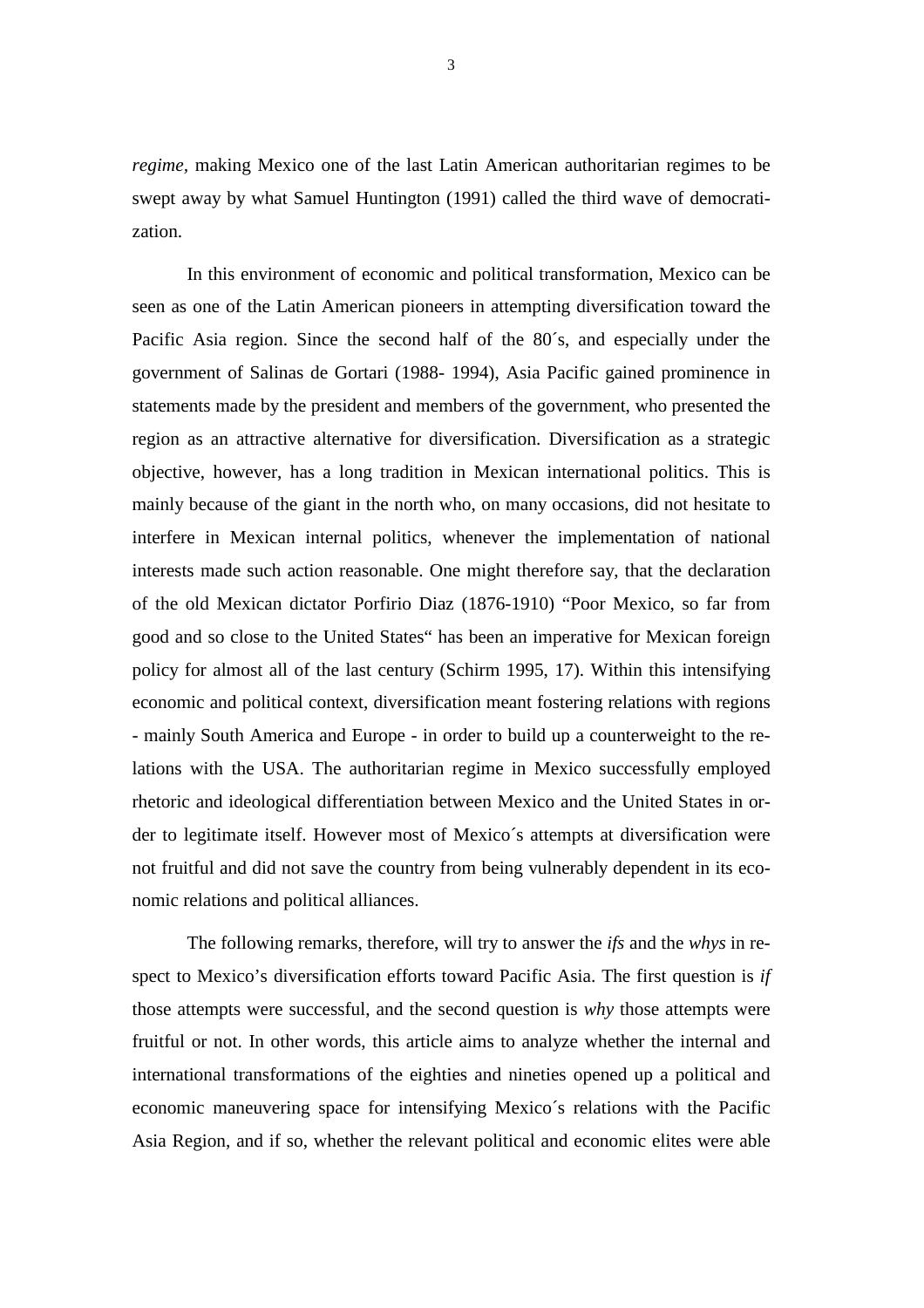to instrumentalize this scope for successful diversification. In order to reach an answer to these main questions, we shall try to develop our arguments in four sections. First, as foreign policy cannot be explained properly without referring to historic legacies, we shall set the historical background of Mexican - Pacific Asia relations, which might have shaped the state preferences beyond material rationalism (Wendt 1992). Based on this historical background, and on the internal and international transformations, we shall then identify the new Mexican interests in the Pacific Asian Region and the scope available for their realization. In a third chapter, an overview of the existing political and economic relations between Mexico and Pacific Asia since the end of the last decade will be given. In conclusion, an interpretation of recent developments, based on the empirical evidence we have presented, will concentrate on the critical variables which are responsible for the existing links between Mexico and Pacific Asia.

#### **2. The Historical Background of Mexican Asian Pacific Relations**

Mexico and Chile are probably the two countries of Latin America which have had certain, continuous historical links with the Pacific Asia Region. In the case of Mexico, those relations can be traced back to the sixteenth century. In 1571, Miguel Lopez de Legazpi started an expedition from Acapulco, and founded Manila, thus beginning with the colonization of the Philippines (Jara 1979, 38f.). In order to establish a connection between Europe, Asia and the American colonies, the Spanish Crown then set up a shipping route between Manila and Acapulco, exchanging Hispanoamerican silver for Chinese silk and Asian spices. However, these first economic relations between Mexico and Asia excluded the rest of Latin America, because the Spanish kings, defending their own trading monopolies, neither allowed other ports of the subcontinent to establish their own routes to Asia, nor did they permit them to buy Asian products. (Villalobos 1979; 76 f.; Horisaka 1993, 51). The route lasted until 1815, when the decline of the Spanish empire, the independence movement in Latin America, and new shipping routes made it obsolete. Afterwards,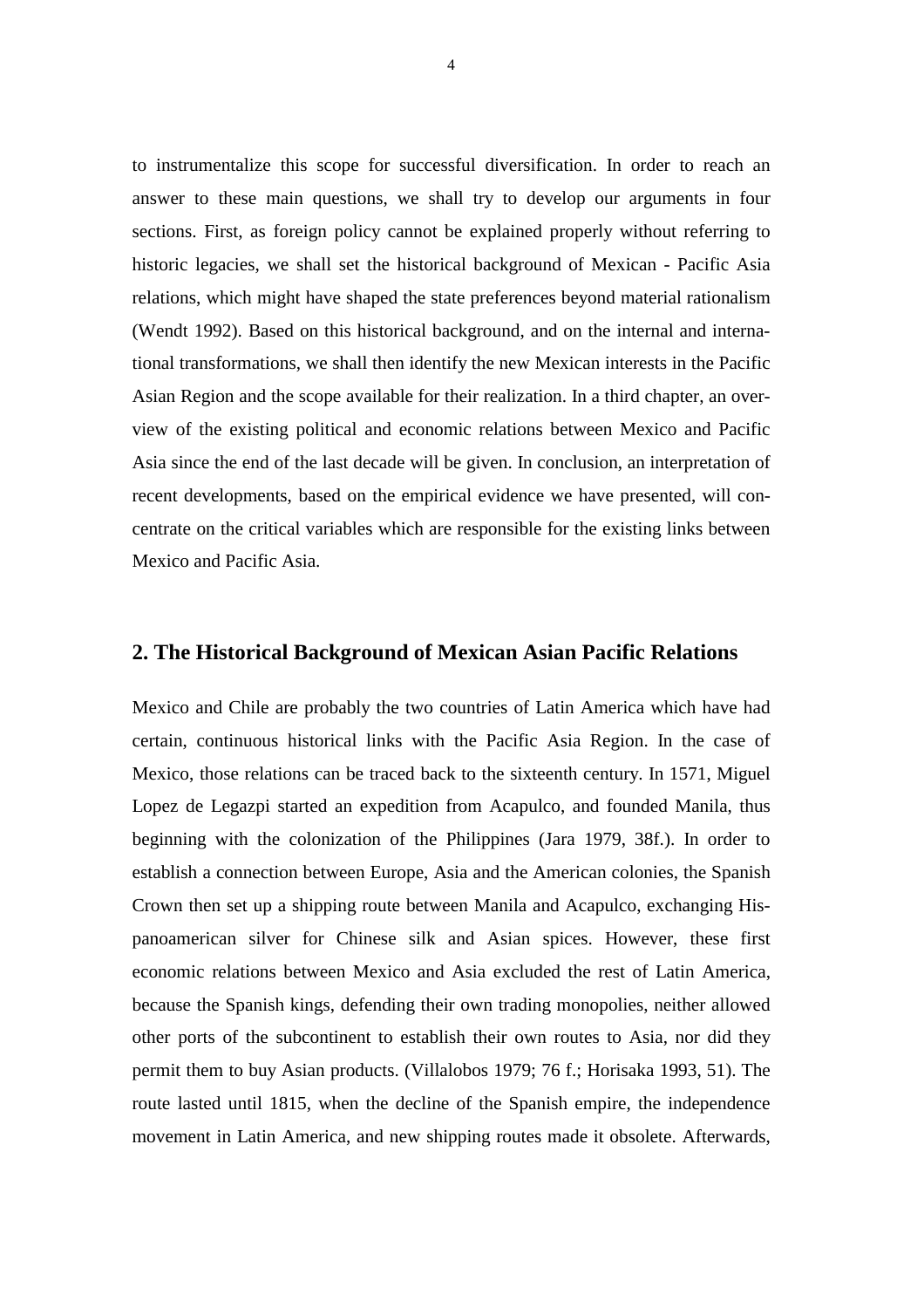for most of the nineteenth century, connections between the young Mexican Republic and Pacific Asia were almost non-existent. The difficult process of nation-building in Mexico, shattered by bloody civil wars and the confrontation with external interference by the USA and by some European powers, gave Mexican leaders no political resources to implement or even design a foreign policy beyond hemispheric matters.

It was only under the relatively stable dictatorship of Porfirio Diaz, from 1876-1911, that the first Mexican attempts at diversification toward Pacific Asia were made. In 1882, the famous Mexican diplomat, Matías Romero, started an initiative to establish diplomatic links with Japan which was concluded in 1888, making Mexico the first Western state to accept the full souvereignty of Japan. The Mexican interest here was to diversify its commercial relations, while Japan, in the period after the Meiji reform, was seeking international recognition. Furthermore, both countries shared profound concerns about the growing Pacific influence of the USA (Horisaka 1993, 50; Yanaguida/Akagui 1995, 374).

During this time, China was the second country to be of particular interest to Mexico. Negotiations on the establishment of full diplomatic relations had started already in 1875, but could only be concluded in 1899 (Connelly / Cornejo 1992, 40 u. 47). Once again, the Mexican government saw the Chinese market as an opportunity for diversify its exports. Their attempts, as in the case of Japan, showed no significant results. The Chinese government, on the other hand, was primarily interested in gaining influence over the treatment of Chinese immigrants, which leads us to another connection point between Mexico and Pacific Asia.

With the *Porfiriato´s* achievements in modernization*,* Asian migration to Mexico gained considerable momentum due to Mexico's need of a cheap labor force (Ota Mishima 1982, 9ff.). The first wave of migrants between 1875-1910, consisted of approximately 40.000 Chinese workers. However, of those 40.000 only about 15.000 stayed in Mexico because of Anti-Asian racism, which was supported by many revolutionary regimes, and also because the Mexican revolution made the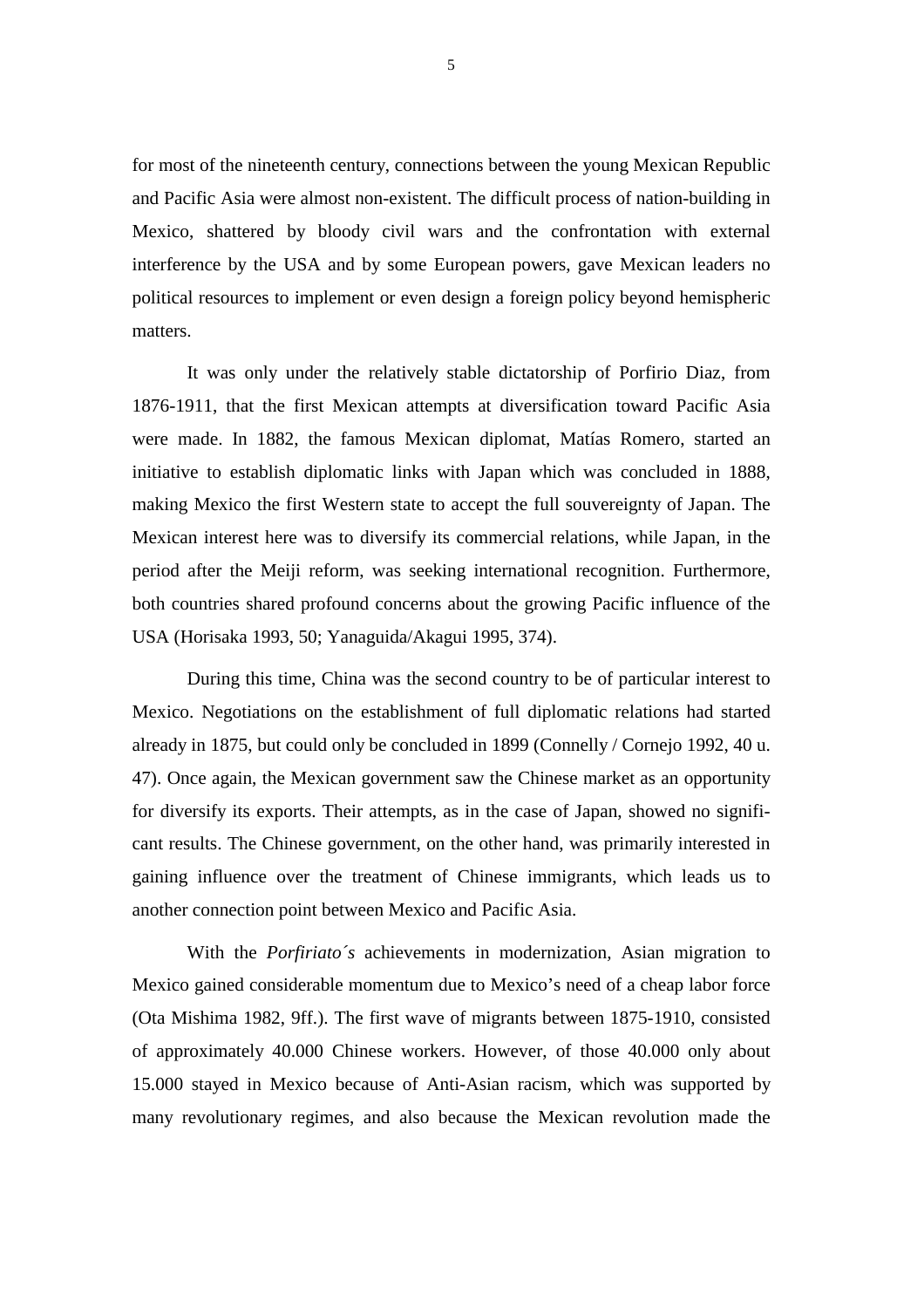country relatively unattractive for migration compared to the USA (Hung Hui 1992, 112; Craib 1996, 8f.).<sup>1</sup> Another, and probably more important, wave of Asian immigration, which lasted with interruptions until the sixties of this century, was of Japanese migrants, who had come in greater numbers to Mexico since 1890 (Ota Mishima 1982; Kunimoto 1993, 112ff.). However, Japanese migration to Mexico was not as heavy as migration to Brazil and Peru. And furthermore in contrast to Chinese workers, the Japanese brought their families with them and, therefore did not assimilate so quickly with the local population. $<sup>2</sup>$ </sup>

| Table I: Asian Migration toward Mexico after World War II* |                                                              |                                                             |               |  |  |  |  |
|------------------------------------------------------------|--------------------------------------------------------------|-------------------------------------------------------------|---------------|--|--|--|--|
| Year                                                       | Persons born abroad with<br>permanent residence in<br>Mexico | Asians born abroad with<br>permanent residence in<br>Mexico | $\frac{0}{0}$ |  |  |  |  |
| 1960                                                       | 223.500                                                      | 14.800                                                      | 6,6           |  |  |  |  |
| 1970                                                       | 191.200                                                      | 9.200                                                       | 4,8           |  |  |  |  |
| 1980                                                       | 268.900                                                      | 9.200                                                       | 3,4           |  |  |  |  |
| Source: Zlotnik 1991                                       |                                                              |                                                             |               |  |  |  |  |

While migration established a first cultural and ethnic link between Pacific Asia and Mexico, the political and economic links in the first half of this century were still marginal, compared to those to the United States, Latin America or even Europe. During the thirties, the Mexican government, being a member of the League of Nations, condemned Japanese agression in Asia (Zea Prado 1995, 118). At the same time, however, the nationalization of the Mexican oil industry in 1938 brought withit a conflict with the US, since it forced Mexico to export oil to Nazi Germany and to Japan. US concerns about an alliance between Mexico and the Axis increased, and were swept away only by Mexico's entry into the War in 1942 (Ota Mishima 1982, 95; Kerber 1992, 47ff.).

<sup>&</sup>lt;sup>1</sup> In 1982, there still were about 20.000 descendants of Chinese immigrants living in Mexico (Zlotnik 1991, 527).

<sup>&</sup>lt;sup>2</sup> While migration of workers came to an end after World War II, growing Japanese direct investment led to an increase of Japanese professionals living in Mexico. According to information of the Japanese Foreign Ministry in 2000, there were 4.100 Japanese citizens and about 15.000 Mexicans of Japanese descent living in Mexico. In addition, 60.000 Japanese tourists visited the country in 1995.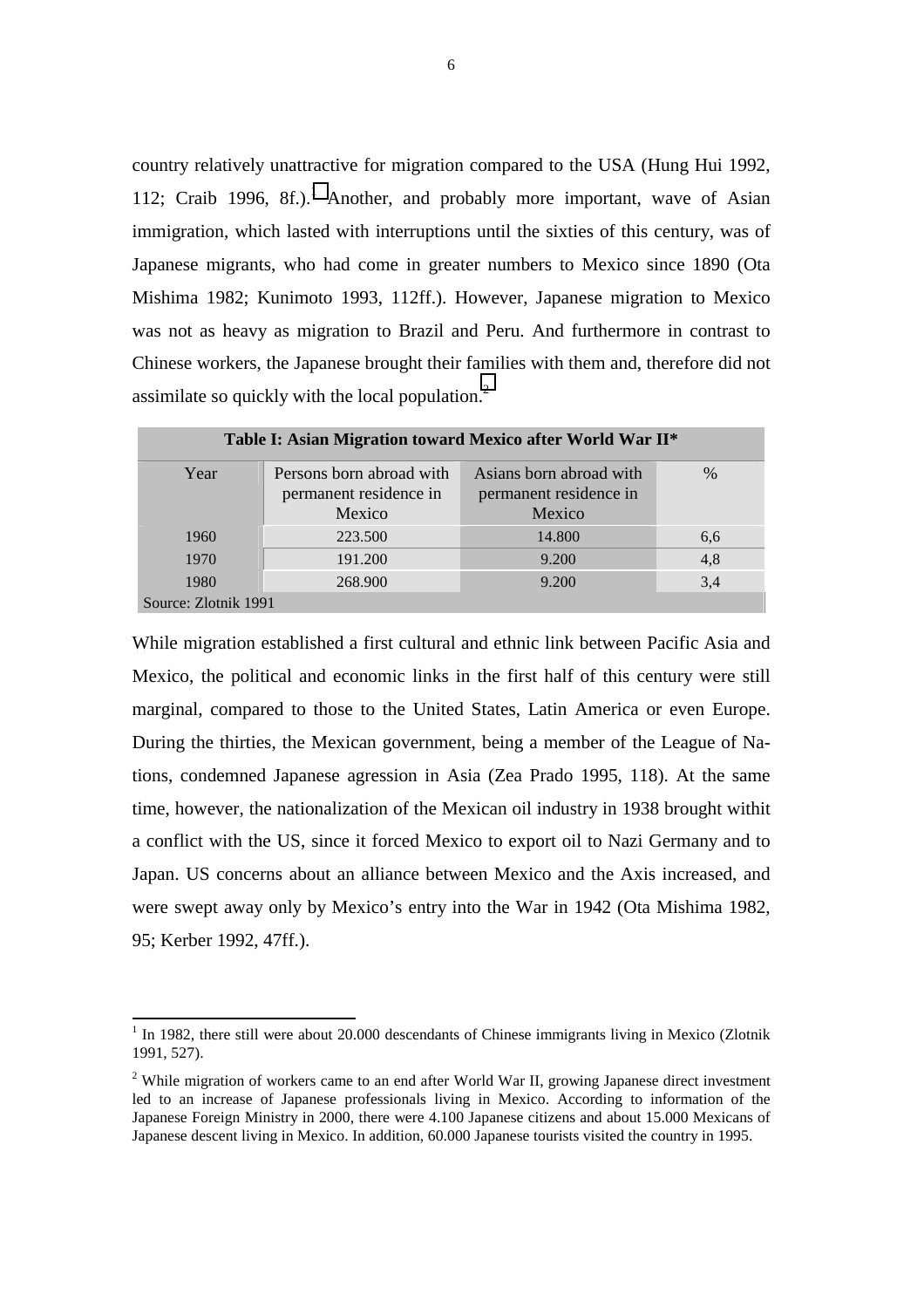Between the end of the Second World War and the beginning of the Mexican debt crisis in 1982, Mexican relations to Pacific Asia increased slightly, and were related mostly to Mexican *tercermundismo* and, in the case of Japan, to increasing economic ties. The first endeavors to strengthen relations with developing countries outside the Western Hemisphere were made by President Lopez Mateos (1958-1964). Regarding Pacific Asia, he was the first Mexican President who went to the region in 1962, visiting Japan, Indonesia and the Philippines. $3$  However, it was only under President Luís Echeverría (1970-1976) who concentrated his foreign policy on South-South-Cooperation, that certain Asian countries gained diplomatic importance.<sup>4</sup> Especially the People's Republic of China was of interest for the Mexican government, because of its Third World diplomacy. Nevertheless, those relations were merely based on symbolism to express objection to "Western Imperialism", rather than on an increase of transnational activities.<sup>5</sup> So while Mexican *tercermundismo* had some success on the diplomatic level, it failed to diversify economic relations. Japan was the only country of Pacific Asia which gained a certain importance for the Mexican economy, even if the Japanese government did not support the ideas of South-South-Cooperation. The intensification of economic relations between both countries was actually due to the growing internationalization of Japanese business, which had perceived a lucrative investment and trade potential in the promising development of the Mexican market since the sixties (Matsushita 1993, 87, Guttman/Laughlin 1990, 172). Promoted by an efficient economic diplomacy, the institutionalization of Mexican-Japanese relations intensified steadily after the reestablishment of diplomatic ties in 1952.

ı

 $3$  Indonesia, as one of the protagonists of the non-alignment movement, obtained a certain diplomatic importance for Mexico. Between 1958 and 1961, Sukarno went to Mexico three times, but after the military coup led by Suharto, relations between both countries became unimportant once again.

<sup>&</sup>lt;sup>4</sup>Relations between Mexico and the People's Republic of China (1971), Malaysia (1974), Thailand (1974) and Singapore (1975) were established (Ojeda 1986, 73; Connelly/Cornejo 1992, 110). Additionally, social sciences studying Asia Pacific were fostered by the government, and the Department of Asian studies at the Colegio de México, already founded in the sixties, became the leading Latin American research institute for Asian Studies (Álvaréz de Antún 1996)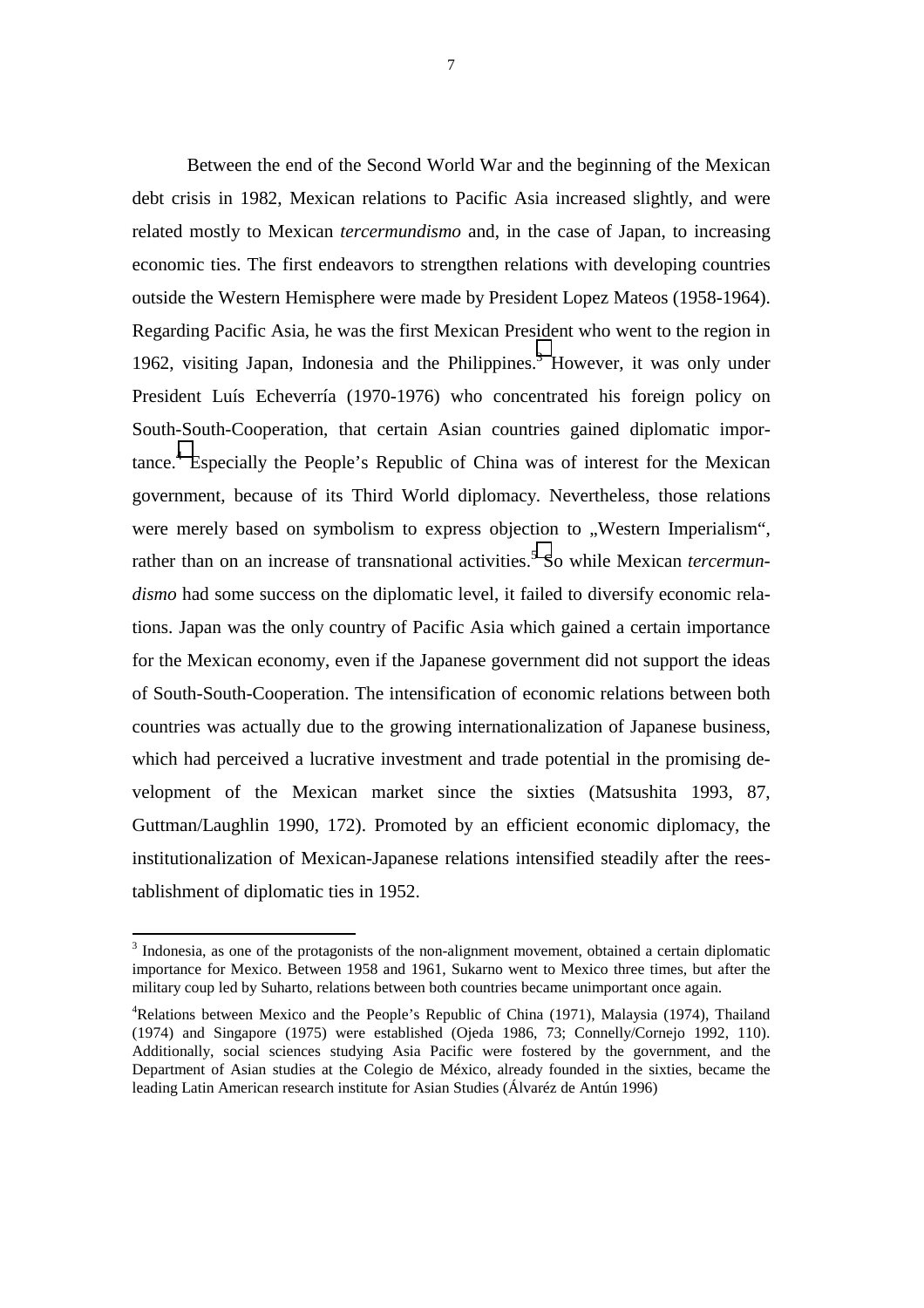|      | Table II: Institutionalization of Mexican-Japanense Relations from 1952-1986   |
|------|--------------------------------------------------------------------------------|
| 1952 | Reestablishment of full diplomatic relations                                   |
| 1954 | Bilateral cultural agreement                                                   |
| 1958 | Establishment of the JETRO-Office in Mexico                                    |
| 1960 | Foundation of the Japanese-Mexican Entrepreneurial Committee                   |
| 1967 | Agreement on cooperation in telecommunication systems                          |
|      | Establishment of a bilateral economic committee                                |
| 1968 | Bilateral fishery agreement                                                    |
| 1969 | Bilateral agreement on trade relations                                         |
| 1972 | Removal of visa-need                                                           |
| 1976 | Foundation of a bilateral Culture Commission                                   |
| 1978 | Bilateral agreement on tourism                                                 |
| 1981 | Foundation of the Japan-Mexico-Friendship Fund, sponsoring cultural exchange   |
| 1986 | Agreement on technical cooperation                                             |
|      | Source: Hernández Castañeda 1989, 161 f.; Japanese Foreign Ministry / Internet |

After this time, while Japanese direct investment in Mexico still increased in absolute numbers, Japan began to concentrate on the US market, Europe and Asia as objects of its direct investment policy, whereas the debt-shattered Latin American Region, including Mexico, lost its former importance. With respect to Mexican trade relations with Japan, Mexico reached a surplus during most of the eighties, mainly due to the diversification attempts of Japanese oil importers.<sup>6</sup> Putting aside the importance of trade and investment relations with Japan from a Mexican perspective, the centerpiece of Mexican-Japanese relations during most of the eighties was connected with the Mexican debt crisis.

j

<sup>&</sup>lt;sup>5</sup>During the Central American crisis, the Mexican position, considerably different from that of the Reagan administration, gained support from the Chinese government and, to some extent, even from Japan (Van Klaveren 1985, 67; Connelly/Cornejo 1992, 106).

<sup>&</sup>lt;sup>6</sup>Oil exports and public credits, for example, were the major discussion topics during Prime Minister Masayoshi Ohira's visit to Mexico in 1980 (Comercio Exterior, No. 5 1980, 499). In 1980, the share of oil-exports to Japan was more than 60% of total exports to Japan, increasing to about 80% in 1985 and then declining to 60% by 1988.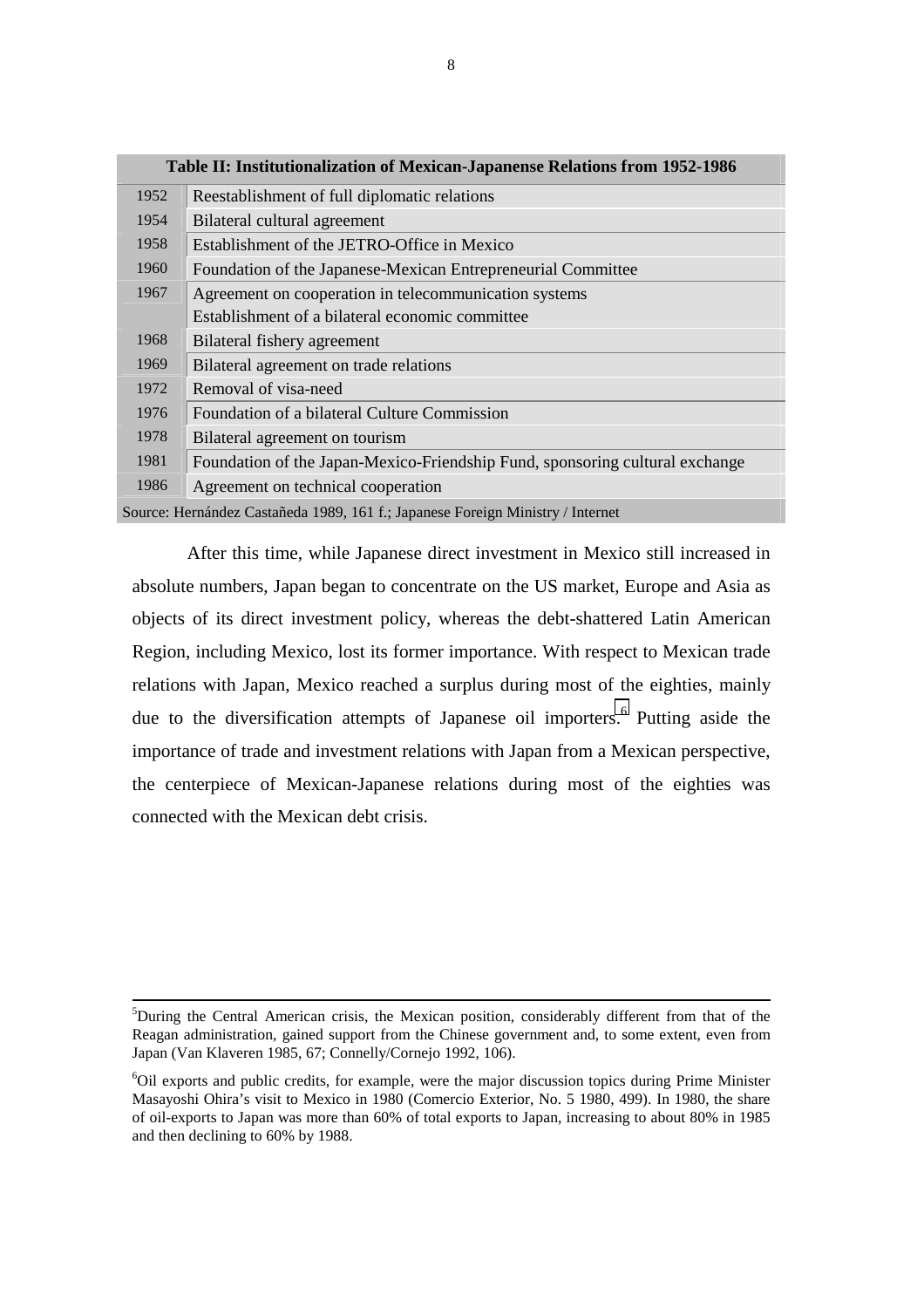| Table III: Public Debt of Mexico (in Billion US-\$) |                                                      |       |       |       |       |       |       |  |  |  |  |
|-----------------------------------------------------|------------------------------------------------------|-------|-------|-------|-------|-------|-------|--|--|--|--|
|                                                     | 1988<br>1982<br>1983<br>1984<br>1985<br>1987<br>1986 |       |       |       |       |       |       |  |  |  |  |
| Total                                               | 58,87                                                | 62,56 | 69,38 | 72,08 | 75,35 | 81,41 | 81,00 |  |  |  |  |
| <b>USA</b>                                          | 18,89                                                | 22.04 | 24,96 | 22,41 | 20,74 | 20,50 | 18,27 |  |  |  |  |
| multilat. Organizations                             | 4,77                                                 | 4,4   | 4,88  | 5,95  | 7,41  | 8,13  | 10,42 |  |  |  |  |
| Japan                                               | 8,10                                                 | 8,64  | 9,9   | 10,71 | 13,01 | 15,23 | 15,31 |  |  |  |  |

Source: Secretaría de Hacienda y Crédito Público

Since the late seventies, the commitment of Japanese commercial banks in the Mexican public debt began to increase heavily (Kerber/Ocarranza 1988). By 1982, Japanese bankers had made their country the second largest creditor economy of Mexican debt, despite the fact that Japan was a newcomer to Latin American debt affairs. During the first years of the debt crisis, they allied Japan strongly with the US position (Kreft 1995, 240). However, when it became clear that the instruments of the Baker-Plan, presented in 1985, were not able to develop a lasting solution to the problem, the Japanese financial sector became more and more sceptical about the US position (Blake Friscia 1993, 169ff.).<sup>7</sup> In 1988, Japanese finance minister Miyazawa presented a new initiative, suggesting debt reductions and sustainable debt conversion. The progressive Miyazawa Plan was first rejected by the US government, due to reasons connected with the US election campaign. But later its most important components were implemented in the Brady-Plan which was of major importance for the solution of the Mexican debt problem (Kreft 1995, 241; Blake Friscia 1993, 169). Yet, even if differences between Japan and the US regarding the debt crisis and, to some extent, the Mexican role in the Central American conflict, persisted during the eighties, they were at no time of sufficient an importance to create a cleavage between the two countries. Latin America had lost much political weight in Japan's external affairs because of its economic and political turmoils, and since the Plaza

 $7$ Yet, the positions adopted by private business and the Japanese government respectively showed certain differences. For example, regarding the *Morgan Guaranty Trust*- *Plan* of 1987, Japanese bankers decided to join the emission of Mexican debt, rescheduling papers only after having put pressure on the Japanese central bank to support them. So, while Japanese government agencies began to show a more progressive approach toward the solution of the debt problem, private banks often maintained conservative attitudes (Anderson 1989, 211f.).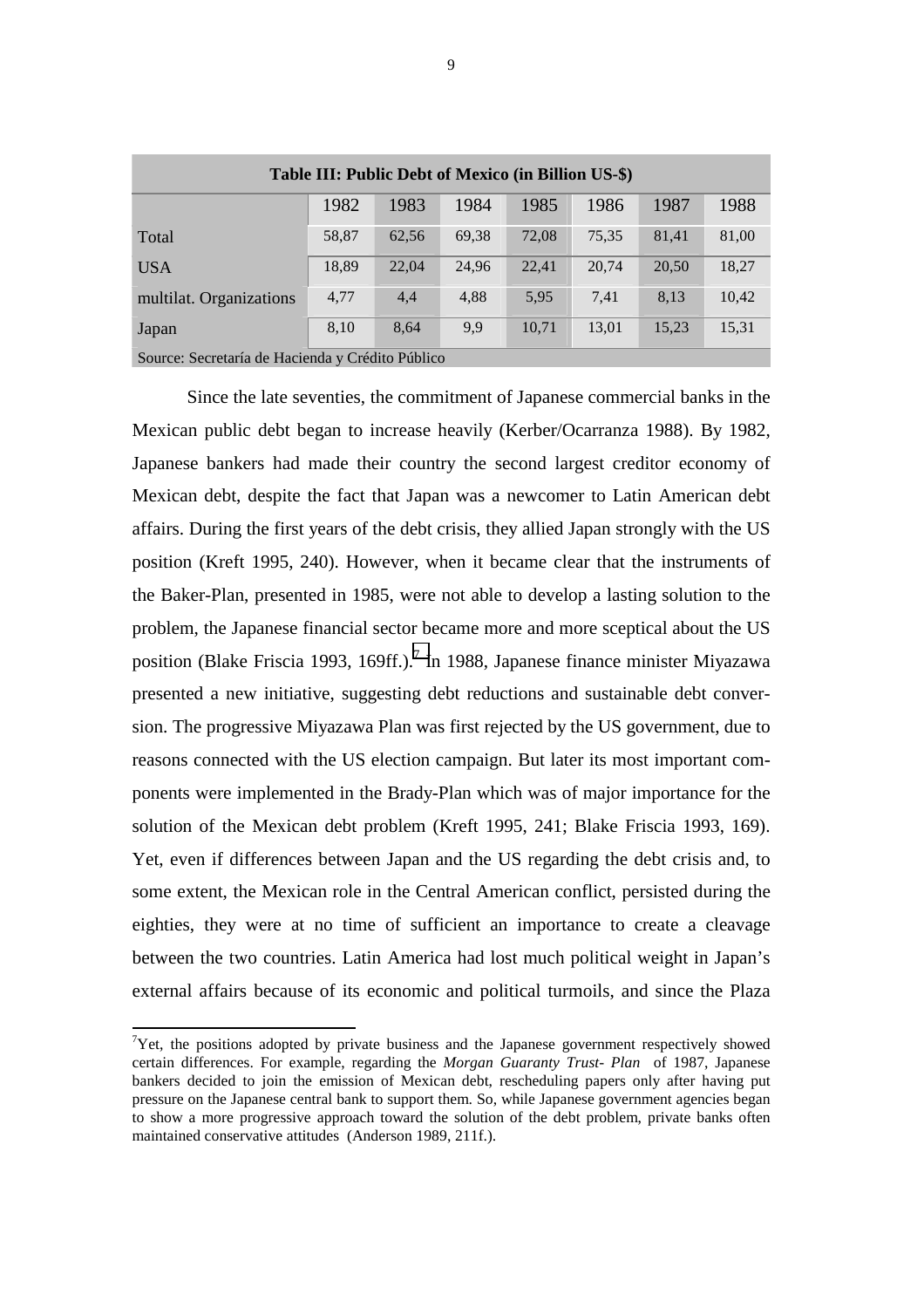Agreement, many developing economies in Asia represented a much more interesting investment and trading opportunity. Under such circumstances, it would have been senseless, from a Japanese perspective, to put additional stress on US-Japanese relations, which were already charged with a growing trade conflict, by indulging in political activism in Latin America, a region traditionally perceived by Japanese decision-makers as the backyard of the United States.

#### **3. Mexico's New Interest in Pacific Asia**

As we have tried to show, the connections between Mexico and the Pacific Asia were, in most cases, of sporadic nature, and not oriented to the region as a whole but only to certain countries which were of temporary interest to the Mexican government. As a consequence, we must conclude that these links were not the result of a coherent foreign policy but rather of external political and economic pressures. Therefore, Pacific Asia has not been a key variable in the formation of Mexican foreign policy identity. Instead, the most important influence on Mexico's international relations has been the tension between their self-perception as a Latin American society on the one hand, and their exposure to North American influence on the other hand.

It was only in the second half of the last decade that the Mexican government began to design a homogeneous strategy for the whole Asia Pacific region. After Miguel de la Madrid's visit to China and Japan in 1986, the foundation of the Mexican Commission for the Pacific, in 1988, seemed to represent the goverment's first strategic step towards connecting government agencies with private business and political think tanks (Hernández Castañeda 140; de la Pedraja 1989). With the beginning of the Salinas de Gortari *sexenio,* the rhetorical commitment to the Pacific Asia as a strategic option for diversification became even more obvious. This new development can be explained by a general turn in Mexican foreign policy making. The new elite in power promoted a pragmatic approach towards the task of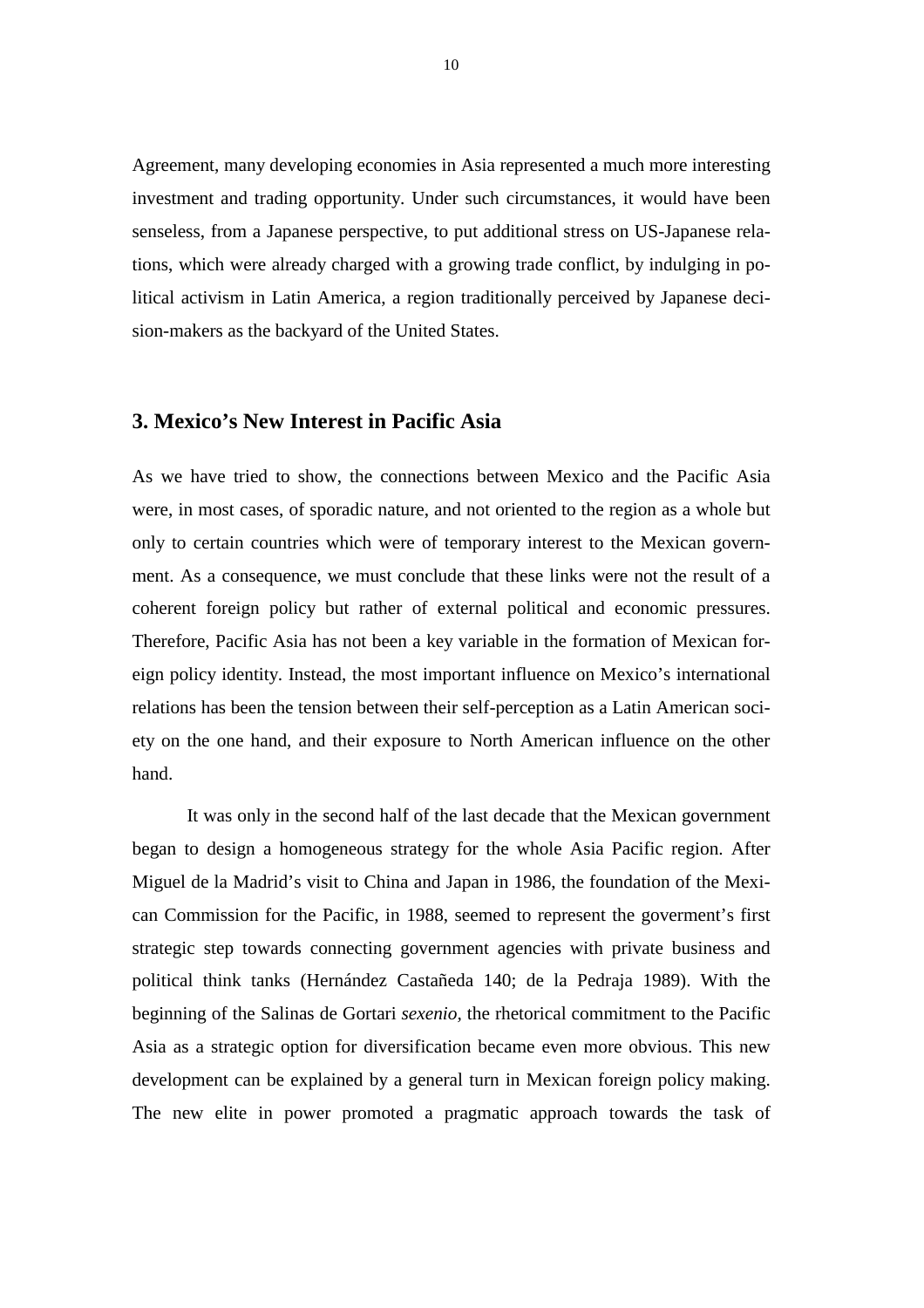developing economic ties within the framework of Mexico's international relations. Thus, it abandoned the former inward-oriented economic development and tried to combine a new partnership with the United States, with the strategy of diversifying Mexico´s links with other regions. With the administration of Miguel de la Madrid, a new group of highly skilled technocrats, who mainly came from the Secretaries of Planning, Finance, Trade and Commerce advanced to key positions of the government (Centeno 1994). Educated in reputed American universities, they shared the same ideology, language, and rationalism, favoring economic neoliberalism and a minimalistic concept of Schumpeterian-style democracy. The power consolidation of this group under Salinas, who could count on the support of the business sector and the US-government, made the strategic reforms of his administration possible, despite heavy opposition from the traditional advocates of inward-oriented development, authoritarian rule and *tercermundismo.*

With respect to Pacific Asia, one can identify three different reasons which, at least at first sight, made this area an interesting object of diversification, compatible with the grand new strategy of Mexican foreign policy.<sup>8</sup>

The first reason ist the *strategic* institutionalization of a *new development model*, aimed at market-oriented modernization, which began to penetrate Mexican foreign policy. In 1986, Mexico became a member of GATT, and from 1987 on, there was a stronger alignment with the USA. Later, the administration of Salinas de Gortari tried to consolidate world market integration by deepening economic reforms like liberalization, privatization and deregulation. In order to secure these reforms against internal pressure groups of the traditional party sectors and new opposition groups, foreign policy had to work in two directions. On the one hand, trade agreements like NAFTA and those with several Latin American countries, as well as Mexican membership in international economic organizations such as GATT and the OECD (1994), were legal commitments, based on liberal principles and norms. On the other hand, since the state had given up its role of being the central agent of de-

j

 ${}^{8}$ In order to follow the discussion about the strategic advantages of an Pacific Asia strategy in detail see: Urencio 1988, De la Pedraja 1989; Palacios 1993; Rubio 1996.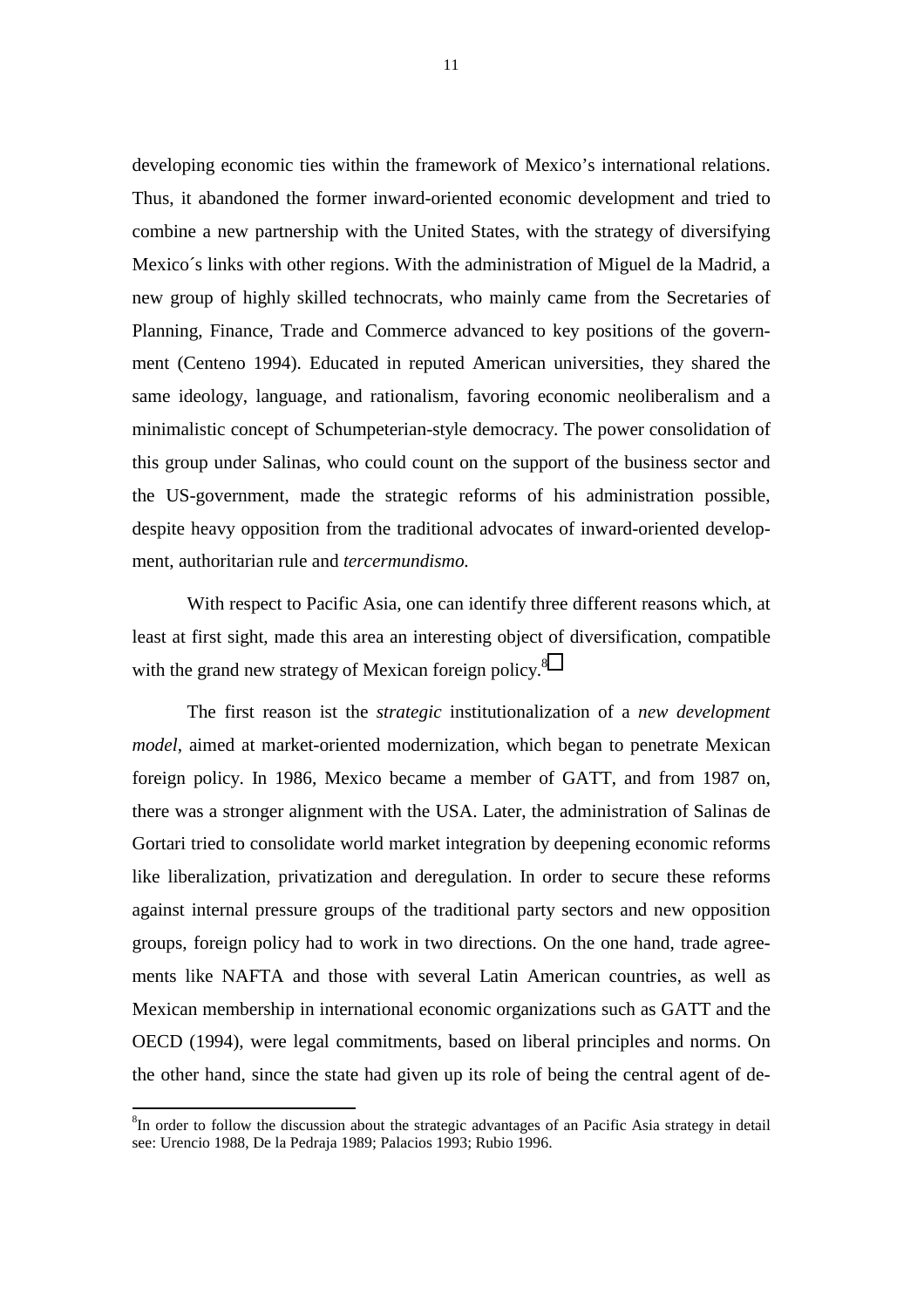velopment, and since it´s internal, economic strength was not great enough to guarantee modernization, external economic relations had to sustain the neoliberal strategy. In consequence, the basic goals of Mexican foreign policy shifted from the revolutionary ideals of social justice, represented by Mexican *tercermundismo* and the accentuation of state sovereignty, to a more pragmatic promotion of international economic cooperation. Aiming at an efficient integration of Mexico in the world market, Mexican government saw the dynamic Asian-Pacific economies as markets for traditional and non-traditional exports, as well as a source for direct and portfolio investment.<sup>9</sup>

The second reason is that the *changing nature of US-Mexican relations* influenced for the Pacific Asia approach of Mexican politics. While Mexico traditionally tried to sustain political differentiation, the new strategy toward national development and the beginning liberalization of the political system led to an alignment with the United States. A framework agreement on trade, in 1987, the successful implementation of the Brady Plan in 1989/1990 and the NAFTA negotiations, representing the centerpiece of Salinas' foreign policy, connected the Mexican economy even more closer to that of its northern neighbor. At the same time, this evolution had to be accompanied by measures of diversification. Too great reliance on the only remaining super power seemed to be a risky game, and so the Pacific Asia region presented an interesting alternative for regional diversification.

The third reason is that, from the late eighties on, the *changing of the international environment* made the Pacific Asia an even more attractive object of Mexican diversification. At the world economic summit at Davos in 1989, the European business community mistrusted how Salinas was courting for direct investment. This served to confirm his concerns that Western Europe would concentrate on its own integration and later on the transformation process in Eastern Europe rather than

ı

<sup>&</sup>lt;sup>9</sup> While in 1983, oil and minerals still represented 63,7 % and manufactured goods 31,7% of total exports, in 1998 this relation changed to 9,9% and 84,6% respectively. The dynamics of the electronics industry and the automobile and the chemical industries were especially important in this shift in the Mexican export structure (Banco de México 1996, 253 and 256; Sexto Informe de Gobierno 2000). The reduced importance of oil exports in particular is stunning.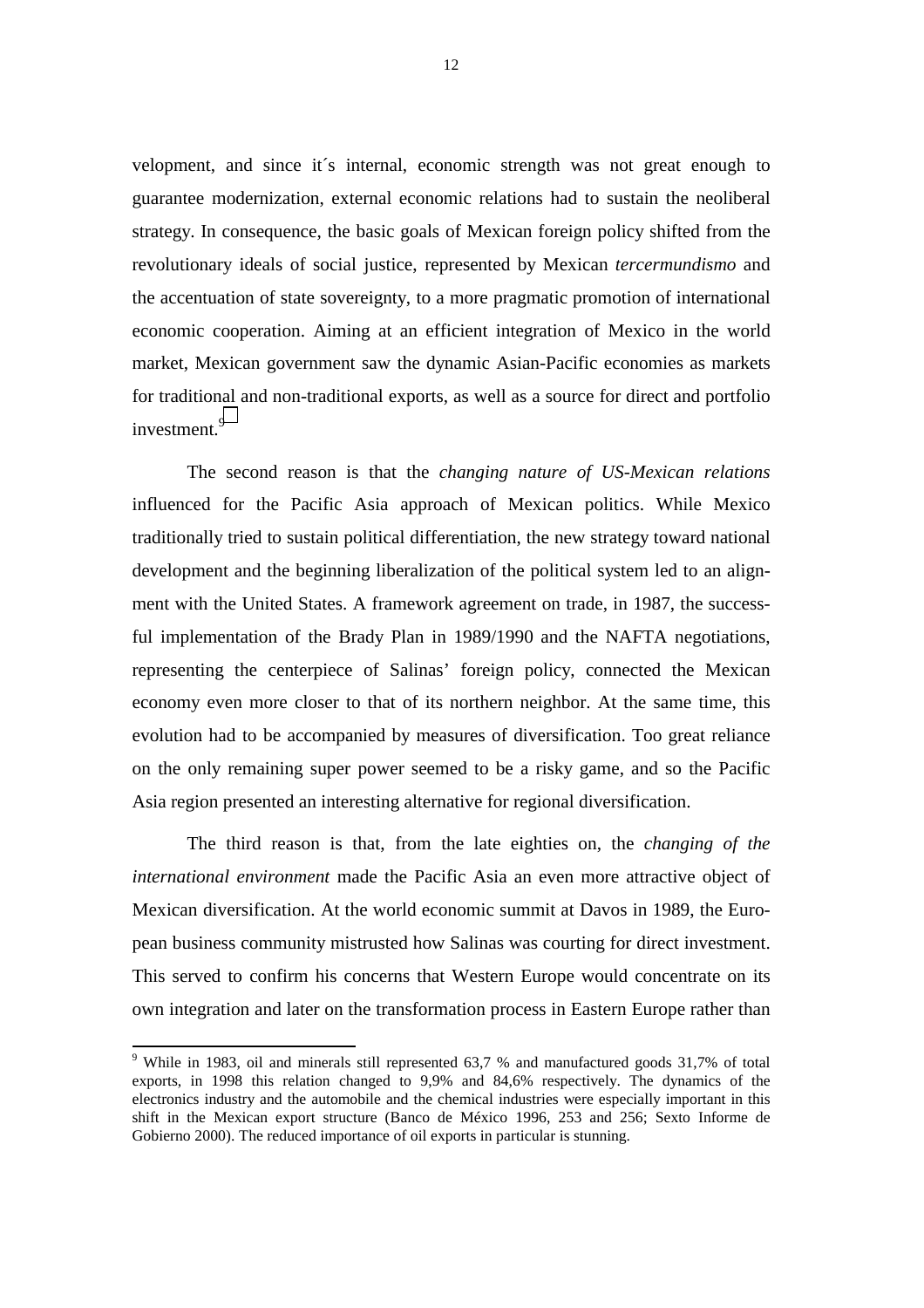on intensifying its relationship with Latin American countries (Gil Villegas 1997, 54f.). With the loss of their political clout along with the vanishing of the South-South-Cooperation, Mexican relations to South America also tended to become more pragmatic and even competitive regarding the rivalry for international investment and trade surpluses. At the same time, growing regionalism in Pacific Asia seemed to become more institutionalized with the foundation of APEC in 1989. The participation in transpacific political multilateralism seemed especially promising for Mexico, since it represented an opportunity to balance the bilateral superiority of the US through joining forces with other countries by entering multilateral organizations.

However, the realization of these strategic objectives in terms of economic and political diversification in Pacific Asia was dependent on several macropolitical variables which paved the way for successful strategy implementation. Therefore, it seems necessary to take a closer look at the geostrategic setting, the political and economic stability, and the compatibility of the external economic sectors, since all these factores were the most important variables of Mexico´s maneuvering space.

a) The impact of the *geostrategic setting* of Mexico on its strategy of diversification in Asia Pacific has been determined mainly by the country's large Pacific coast, and by Mexico's proximity to the United States. Both characteristics make Mexico, in the eyes of some analyists, the most interesting country for Asia Pacific business in Latin America (Roldán 1994, 66). However, this does not mean that diversification attempts are necessarily successful. First of all, the possible interest of Asian business could be interpreted as a consequence of the fact that Mexico is a bridge between the Pacific, Latin America and North America. For example, direct investment in Mexico could actually be aimed at the US market, and mean an immediate increase in Mexican-US trade, thereby reducing the intented spreading effect of diversification. Second, the US, aware of a possible loss of influence on Mexican politics, could try to boycott Mexican attempts at diversification in Asia Pacific. This would be espacially likely if the economic conflicts between the US and Asia Pacific countries prevail or intensify (Roett 1991, 29; González/Chabat 1996, 47). However, this scenario does not seem very realistic. One reason for this is that concentration of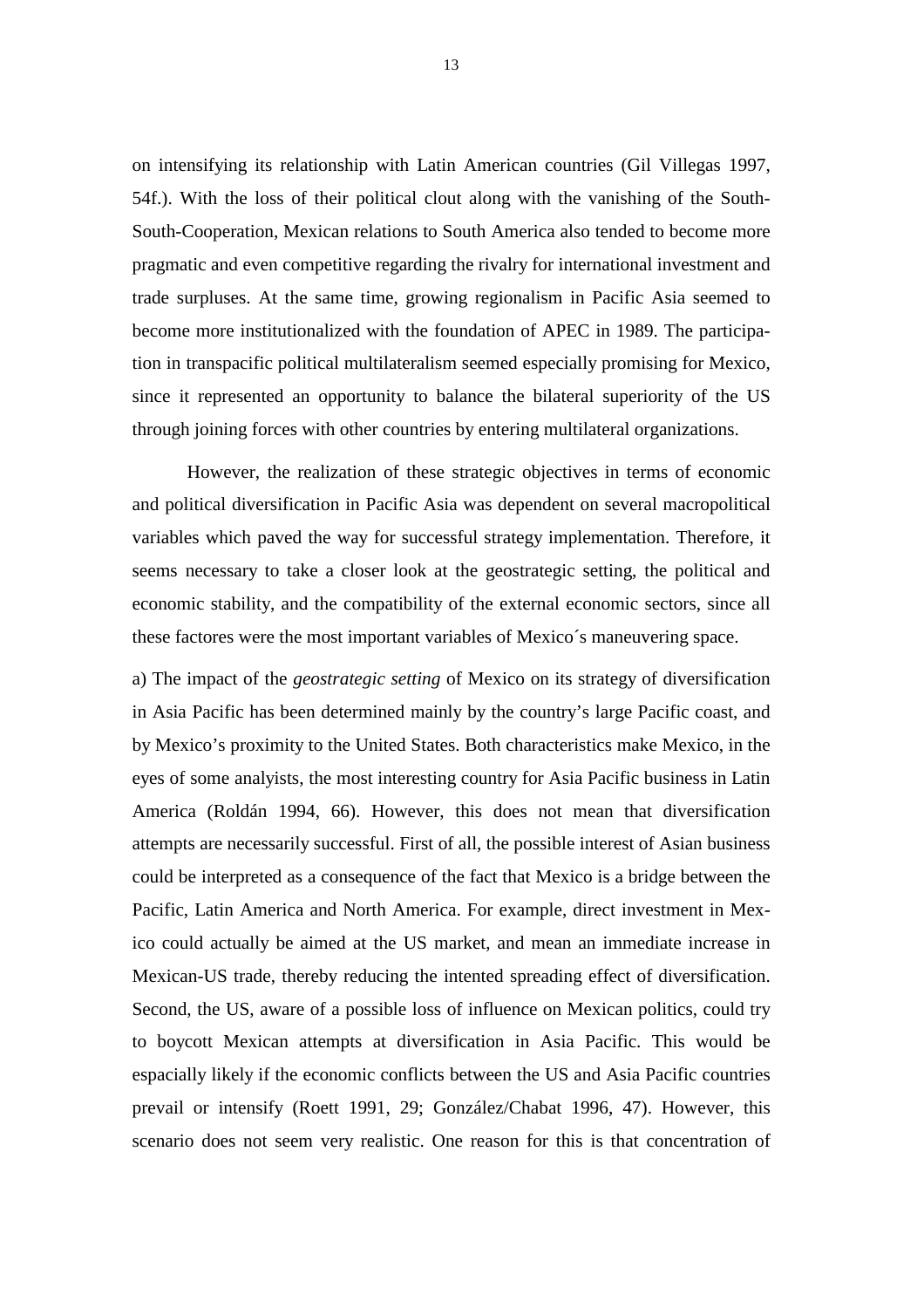Mexican economic activity on its northern neighbor economy has been so high, that even a reduction would not help to substantially alleviate the political weight of the US. A second is that traditionally, the US-government has primarily been interested in political and economic stability south of the Rio Grande (Kaufmann-Purcell / Immerman 1991; Horisaka 1996). Mexican governments since the presidency of de la Madrid concentrated on implementing market-oriented policy programs, and forced political democratization, especially under the leadership of Zedillo Ponce de León. Such success in diversification should be tolerable for the United States. In the eyes of the US-administrations, diversification attempts, embedded in a market-oriented grand strategy, would at least have a positive impact on economic stability and democratization in the long run.

b) *Political and economic stability* can be seen as a second factor influencing diversification. In the case of Mexico, the Salinas government seemed to be successful on both levels during its first four years. It managed the political transformation process from above, and at the same time, succeeded in combining liberal reforms, macroeconomic stability and slight growth. During this time, the international image of Mexico improved substantially. Yet the political and economic turmoils which began in 1993, and culminated in the Chiapas upheaval, and the Tequila Crisis in 1994 and 1995, illustrated the side effects of neoliberal strategy and intra-regime cleavage. In consequence, international confidence diminished once again (Faust 1995; Faust/Lauth 1996). Under such circumstances of internal insecurity, transnational actors tend to concentrate their resources on traditional external markets rather than try to increase relations with regions where the lack of market and cultural knowledge creates even more uncertainty. Additionally, in times of crisis and uncertainty, state actors generally concentrate their resources on topics which might reduce their deficit in legitimation. A stronger outward-orientation of the political elite toward unknown regions in general correlates positively with internal stability (Silva 1997, 2). Therefore, in the case of Mexico, one could expect a concentration on the internal legitimation of policy reforms, as well as a concentration on the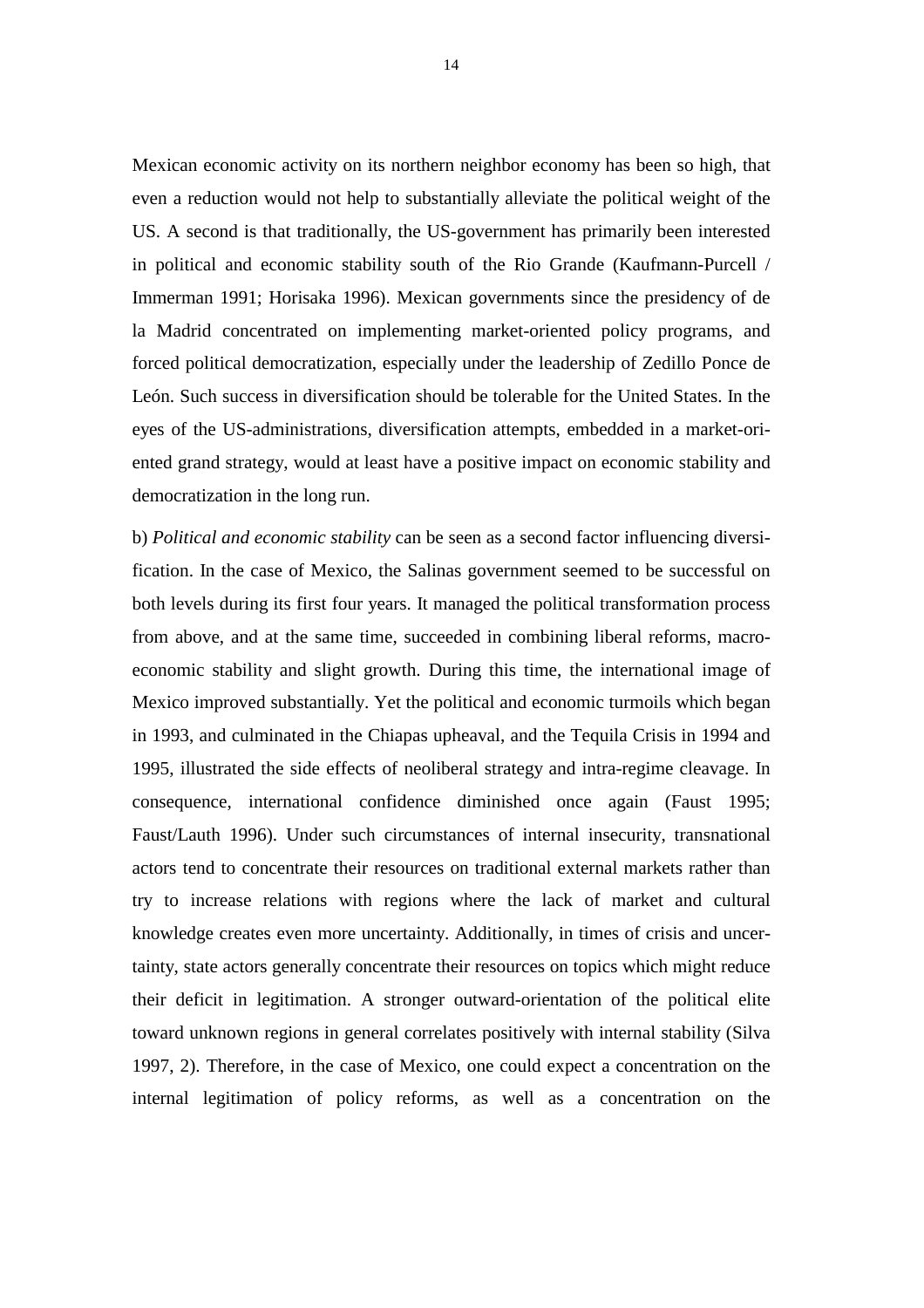institutionalization of US-Mexican economic relations in order to protect the neoliberal policy from internal pressures.

c) The *compatibility of external economic sectors* is a third important reference point for the leeway that Mexico had in its attempts at diversification. This point is espacially important when the economic strategy of a country is concentrated on external economic relations. Mexico still exports many raw materials such as oil, minerals and certain metals, which can be seen as complementary to the import structures of the developed countries in Pacific Asia, such as Japan and the four tiger economies Hongkong, Singapore, South Korea and Taiwan. Since the changing of the Mexican export structure during the eighties, however, those products have lost relative importance (Dussel 1996). Due to this changing export structure, exporting even more of these traditional products to Asia Pacific would have relatively small impact on the general diversification of Mexican trade. Instead, nowadays, the electronics, textile, automobile and chemical industries provide the most important products, and these are the sectors in which Mexico would be competing with local industries of many Asian Pacific countries. This similarity of typical export industries might have a negative effect on diversifying Mexican trade. However, at the same time, it could have led to more Asian direct investment because potential Asian investors could find several export branches, in which the competitive advantages of their investment would be relatively high.

To sum up, the political and economic leeway for diversification during the first half of the nineties can be characterized as ambiguous. One the one hand, the geostrategic setting for Mexican diversification might in general be rated as positive. In addition, the compatibility of the export structure with Asian Pacific countries at least did not corelate negatively with Mexico´s strategic objectives. However, the political and economic instability certainly could be interpreted as an important factor which complicated successful diversification.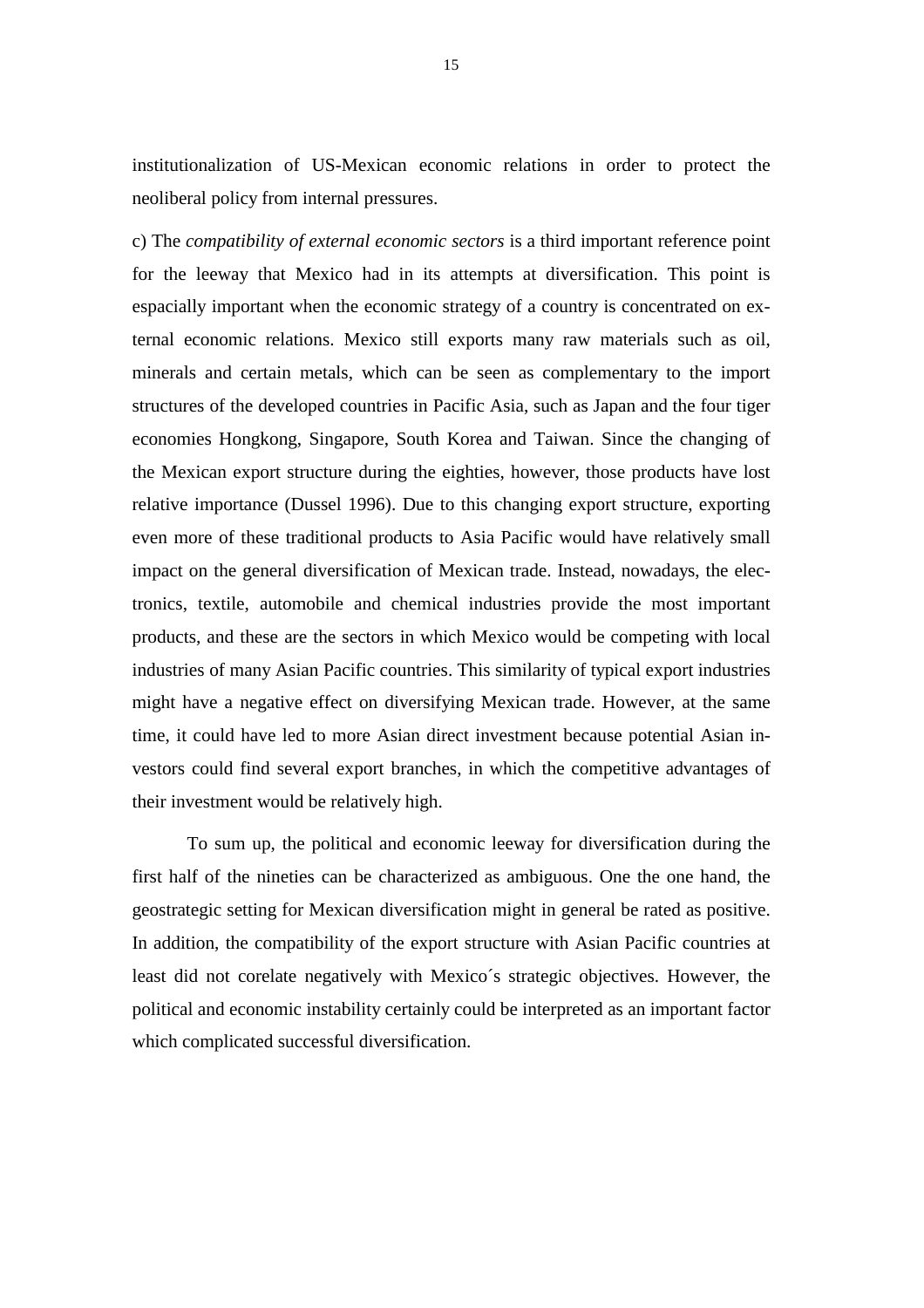#### **4. Economic and Political Relations**

Thus far, we have identified the strategic objectives of Mexican Asian Pacific policy and have caracterized Mexico´s political and economic maneuvering space. This chapter will give a brief overview of the development of Mexican Pacific Asia relations since the end of the Cold War. First, the analysis will concentrate on trade and investment links. Second, it will focus on the diplomatic strategy of the Mexican government aimed at an increase in political relations with Pacific Asia.10

As table IV indicates, Mexican products did not penetrate Asian markets in the same way that those deriving from Asian Pacific economies penetrated Mexico. The resulting Mexican trade deficit with Pacific Asia has become a long-term structural problem with macroeconomic consequences. In the *Tequila-year* of 1994, the deficit with Asian Pacific economies represented 32.6% of the whole Mexican trade deficit, while imports from this region only made up a share of 6.2%. In comparison, the trade deficit with the US represented 27.9% of the total deficit, but imports from the US amounted to 77% of total Mexican imports. In 1995, after the strong devaluation of the Mexican peso, the deficit with Asia Pacific only decreased slightly, while trade relations with the US resulted in a strong surplus for Mexico. Still, in 1999, Mexican imports from Asia Pacific represented more than 10.2% of total Mexican imports, while exports to the Asia Pacific region stayed at a low of 1.4%, showing that the deficit was not only the result of an overevaluation of the Mexican peso. Thus, instead of the originally attempted diversification of exports, the result has been a diversification of imports.

ı

 $10$ Regarding trade and investment, most of the data derives from Mexican sources and often differ from those of Asian sources. The reason can be seen in different methods of inquiry and due to the fact, that investment and trade directed at Mexico often takes a route through different intermediary agents in the United States. Yet, if data differ sometimes, the overall trends, presented in the following arguments are the same.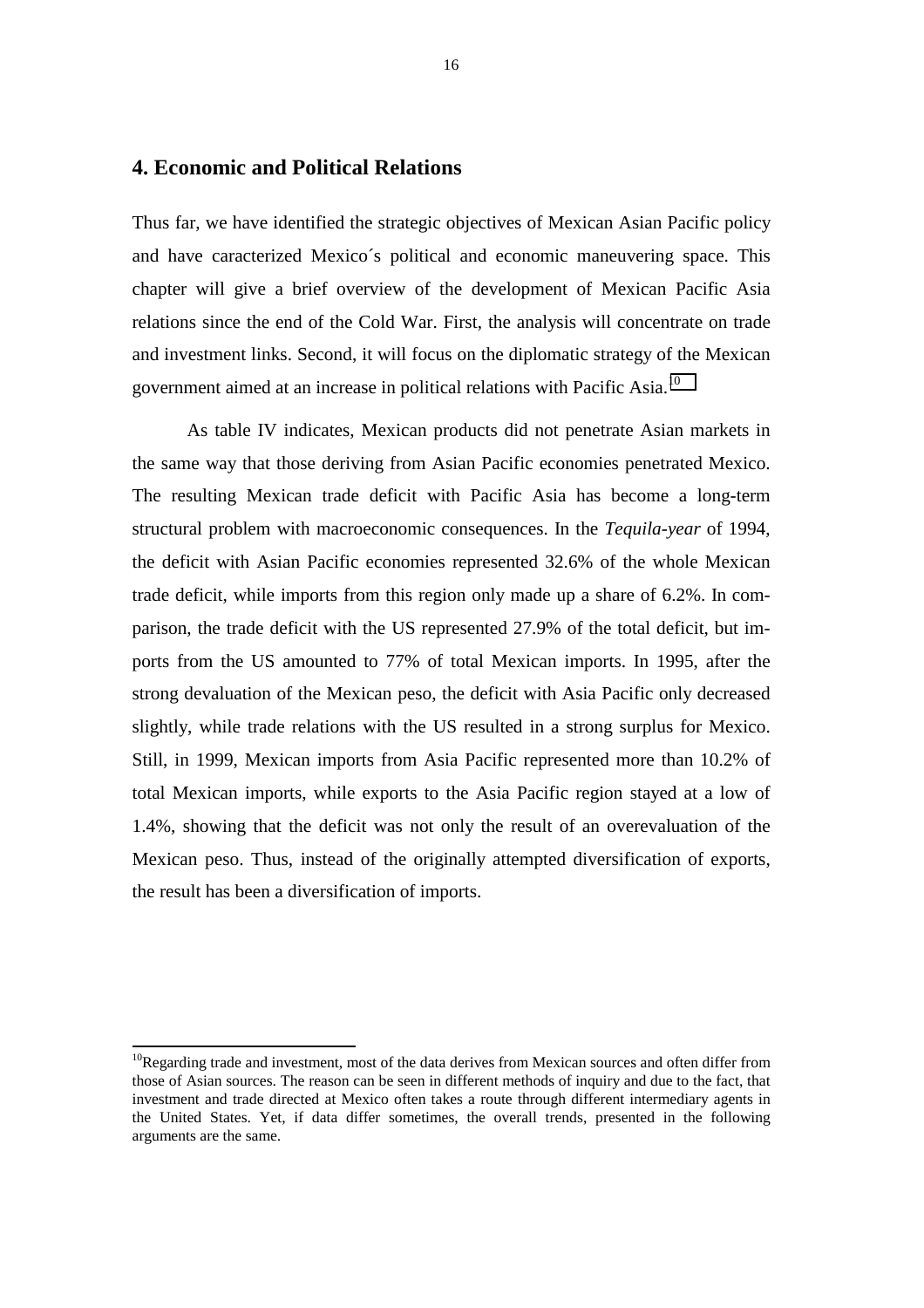| Table IV: Mexican Trade with Asia Pacific and the USA in 1989, 1995 and 1999 (millions US-\$) |        |         |         |                |         |         |                  |         |         |
|-----------------------------------------------------------------------------------------------|--------|---------|---------|----------------|---------|---------|------------------|---------|---------|
|                                                                                               | Japan  |         |         | "Three Chinas" |         |         | South East Asia* |         |         |
|                                                                                               | 1989   | 1995    | 1999    | 1989           | 1995    | 1999    | 1989             | 1995    | 1999    |
| <b>Mexican Imports</b>                                                                        | 818    | 3952    | 5083    | 368            | 1396    | 3731    | 81               | 1129    | 2673    |
| As % of total<br><b>Mexican Imports</b>                                                       | 2,4    | 5,5     | 3,6     | 1,1            | 2       | 2,6     | 0,2              | 1,6     | 1,9     |
| <b>Mexican Exports</b>                                                                        | 1311   | 979     | 776     | 167            | 585     | 395     | 61               | 253     | 623     |
| As % of total<br><b>Mexican Exports</b>                                                       | 3,7    | 1,2     | 0,6     | 0,5            | 0,7     | 0,3     | 0,08             | 0,3     | 0,5     |
| Exports+Imports                                                                               | 2129   | 4931    | 5859    | 535            | 1981    | 4126    | 142              | 1382    | 3296    |
| As % of total<br>Mexican Trade                                                                | 3,0    | 3,2     | 2,1     | 0,8            | 1,3     | 1,5     | 0,2              | 0,9     | 1,2     |
| <b>Balance</b>                                                                                | $+493$ | $-2973$ | $-4307$ | $-201$         | $-811$  | $-3336$ | $-20$            | $-876$  | $-2050$ |
| <b>Total Balance</b>                                                                          | $+400$ | $+7087$ | $-5584$ | $+400$         | $+7087$ | $-5584$ | $+400$           | $+7087$ | $-5584$ |
| *Indonesia Malaysia Philippines Singapora Theiland                                            |        |         |         |                |         |         |                  |         |         |

| Table IV: Mexican Trade with Asia Pacific and the USA in 1989, 1995 and 1999 (millions US-\$) |  |  |  |
|-----------------------------------------------------------------------------------------------|--|--|--|
|                                                                                               |  |  |  |

Indonesia, Malaysia, Philippines, Singapore, Thailand

Source: IMF statistic yearbooks, SECOFI, Banco de México

### **Korea 1988 Total Asia Pacific 1988 USA** 1989 1995 1999 1989 1995 1999 1989 1995 1999 Mexican Imports 161 974 2964 1428 7451 14.451 26.900 53.829 105.267 As % of total As % of total 0,5 1,3 2,1 4,2 10,4 10,2 77,3 74,3 74,2<br>Mexican Imports 0,5 1,3 2,1 4,2 10,4 10,2 77,3 74,3 74,2 Mexican Exports 51 91 154 1590 1908 1948 28.100 66.272 120.393 As % of total As you total 0,14 0,11 0,11 4,5 2,4 1,4 79,8 83,3 88,3 Exports+Imports 212 1065 3118 3018 9359 16.399 55.000 120.101 225.660 As % of total Mexican Trade 0,3 0,7 1,1 4,3 6,2 5,9 78,6 79,0 81,1 Balance 110 -883 -2810 +162 -5543 -12.503 +1200 +12.444 +15.126 Total Balance +400 +7087 -5584 +400 +7087 -5584 +400 +7087 -5584 Source: IMF statistic yearbooks, SECOFI, Banco de México

#### **Table IV: Mexican Trade with Asia Pacific and the USA in 1989, 1995 and 1999 (millions US-\$)**

In addition, Table IV shows that the main share of this huge deficit derived from Japanese products, but that imports from all other Asian Pacific economies also increased heavily. On the other hand, Mexican exports to Asia went mainly to Japan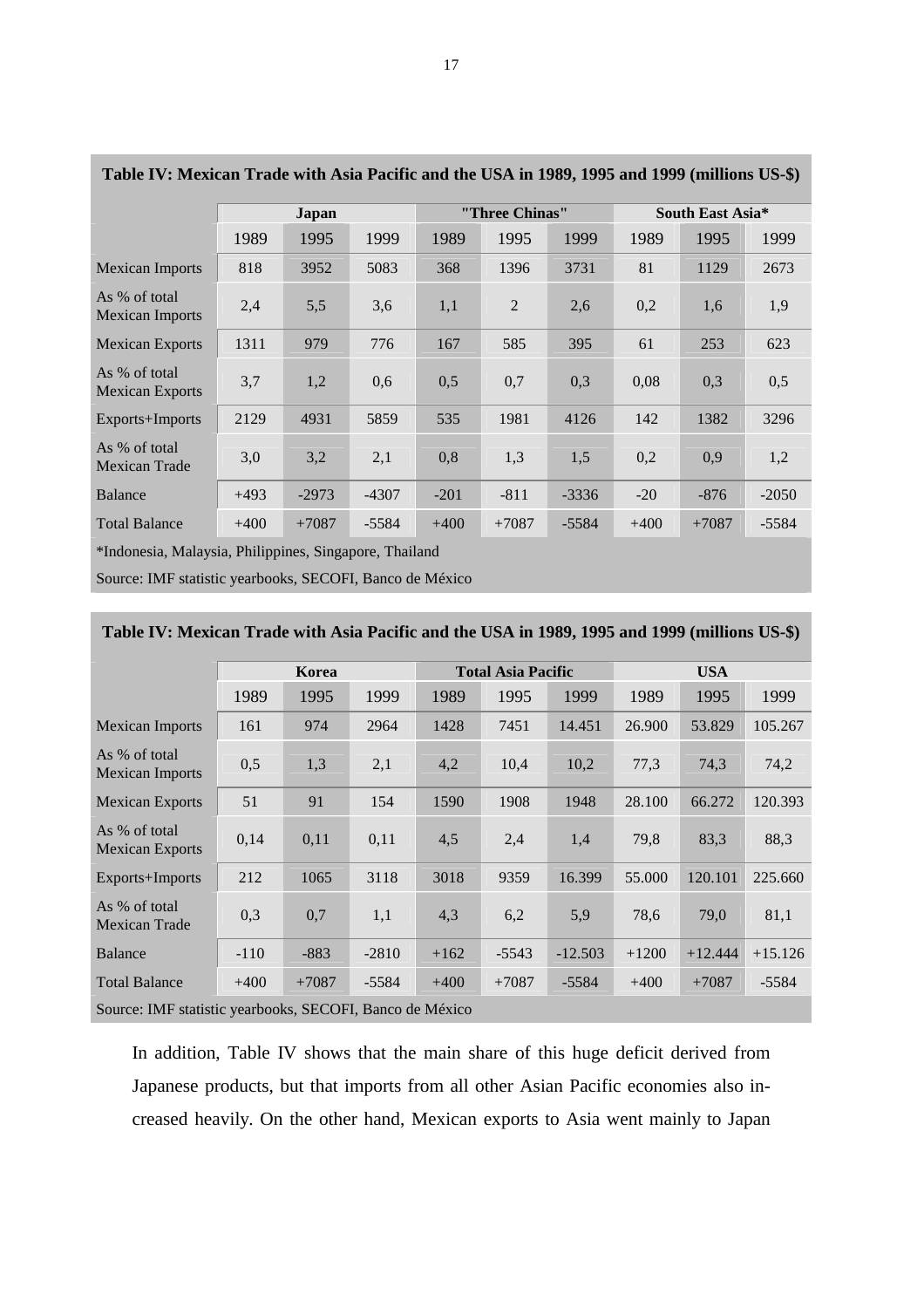and to the Chinese markets. Mexican exports to Asia Pacific concentrated on traditional products like oil, commodity goods and agricultural goods. According to the Japanese foreign ministry, in 1998, Mexican exports to Japan consisted mainly of crude oil, nonferrous metal, salt, copper, silver, cotton and vegetables. But while oil exports to Japan decreased relative importance, even intra-industrial and intra-firm exports from Mexico did not rise substantially. While in 1990, approximately 125.000 barrel/day were shipped to Japan, this amount decreased to only 80.000 barrel/day by 1995 (Rodriguéz-Padilla/Vargas 1995, 8-10). In contrast, Japanese exports, like those of the Asian tiger economies, were principally high value added goods from the machinery, electronics and automobile industries.

In the case of the Chinese markets,

j

*"observers have speculated about what appeared to be a 'perfect match' between Mexico and the People`s Republic of China. The idea behind this expectation has been that both nations share a similar level of technological development and that China, in contrast to Japan, has a very large demand for the kind of goods produced in Mexico and less demand for raw materials. Evidence from the early 1990s indicates that China has seized this opportunity much more efficiently and rapidly than has Mexico."(Rubio 1996, 90)* 

Especially products from the Chinese textile and toy industries, often traded via Hongkong, had a devastating effect on local small and medium size producers. In consequence, the Mexican government imposed tariffs and quotas in 1993, in order to counter Chinese dumping of those products. Later in 1995, tensions resurfaced when Mexico once again imposed anti-dumping measures on 70 percent of Chinese exports (Mora 1997, 53). A similar situation could be identified when looking at the Southeast Asian economies. Mexican imports from this region rose steadily and derived mainly from electronic, machinery and light industries. In contrast, Mexican exports were mainly commodity goods from the paper, chemical, steel and construction industries.<sup>11</sup>

<sup>&</sup>lt;sup>11</sup>Regardless of the rise of Asian imports, the Mexican market is still not of much importance to Asian economies. According to IMF data, exports to Mexico represented only between 0.2 to 1.2 percent of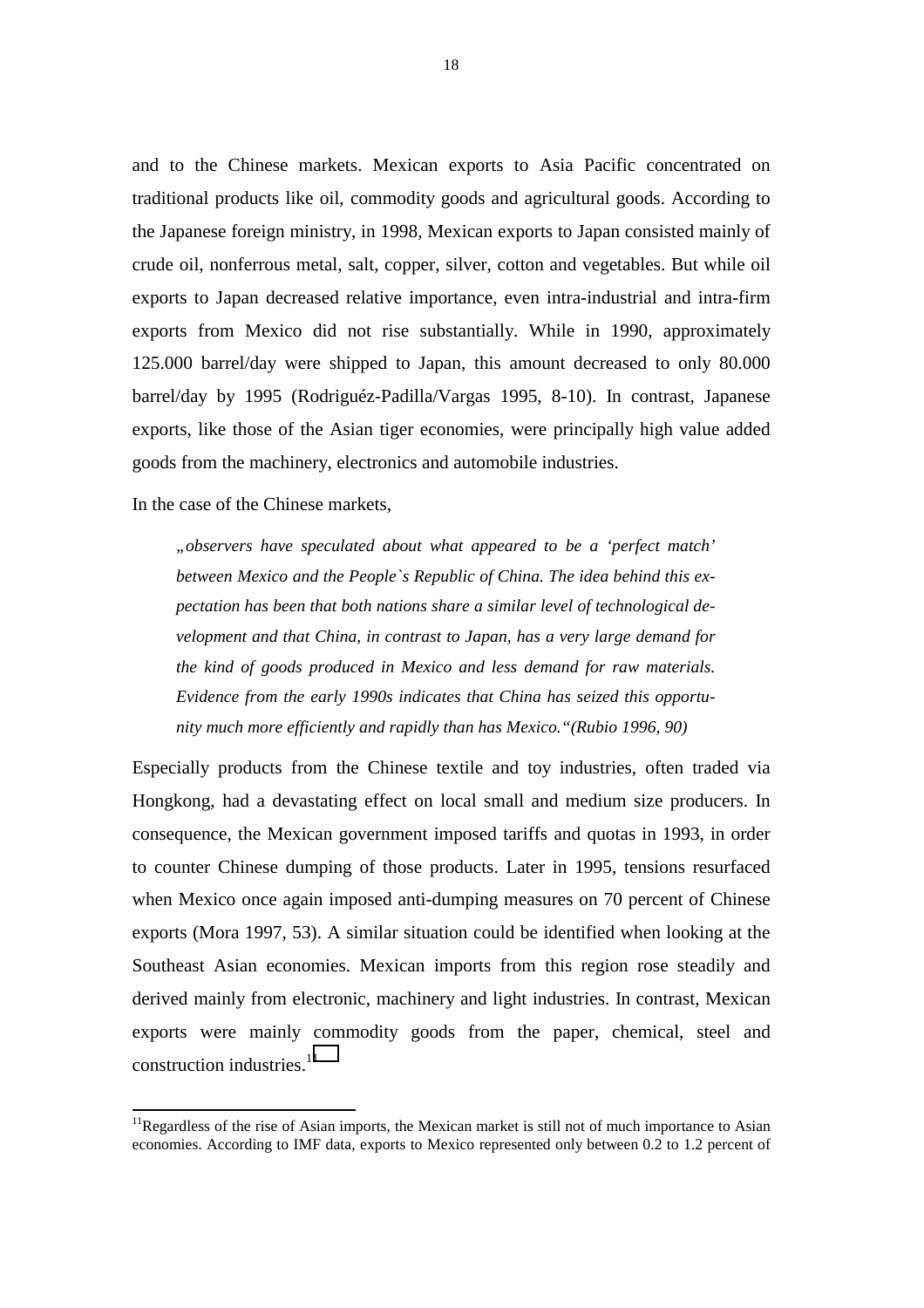The explanation for the poor performance of Mexican exports and exploding Asian imports can be traced back to several factors. First, the Mexican government, especially under the Salinas administration, pushed unilateral liberalization. At the same time, trade barriers in most of the Asian economies for non-traditional Mexican export products remained high, so that the chances for market penetration were unequally distributed. Second, especially medium size exporters from Mexico did not build up organizational structures to penetrate Asian markets and received almost no support from governmental organizations. The performance of those Mexican agencies in Pacific Asia remained weak, as they could neither provide much information about business possibilities in Asia nor could they create the necessary connections between Mexican entrepeneurs on the one hand, and Asian importers and government officials on the other hand.<sup>12</sup> So in times of economic and political insecurity and high interest rates, Mexican medium size producers directed their efforts towards short-term oriented sales activities in well-known markets rather than towards lessknown regions with higher market penetrations costs. Only huge Mexican firms like Petroléos Mexicanos or Cemex had the organizational capacity to establish and deepen direct business with Asian clients. On the other hand, Asian businesses settled many of their trading representatives in Mexico in order to gain direct access to the Mexican distribuition chains. Already at the end of the eighties, nearly all of the biggest Japanese trading conglomerates (shogo shoshas) had established offices in Mexico (Stallings 1992, 26). During the first half of the nineties, there was an increase in direct investment in Mexican commerce, particulary from Korea and China, which connected Asian production networks with the Mexican market. A third reason for the poor performance of Mexican exporters in Asia Pacific can be seen in the changing nature of Mexican export business. Since the withdrawal of the state as an agent of development, there has been almost no industrial policy aimed at higher

ı

the total exports from those economies, so the Mexican market has not become a strong political factor for Asian exports.

<sup>&</sup>lt;sup>12</sup>For example, the Mexican section of the PECC, already established in 1990, did not, as in the Chilenean case, become an efficient network able to coordinate and promote business activities aimed at Asia Pacific economies.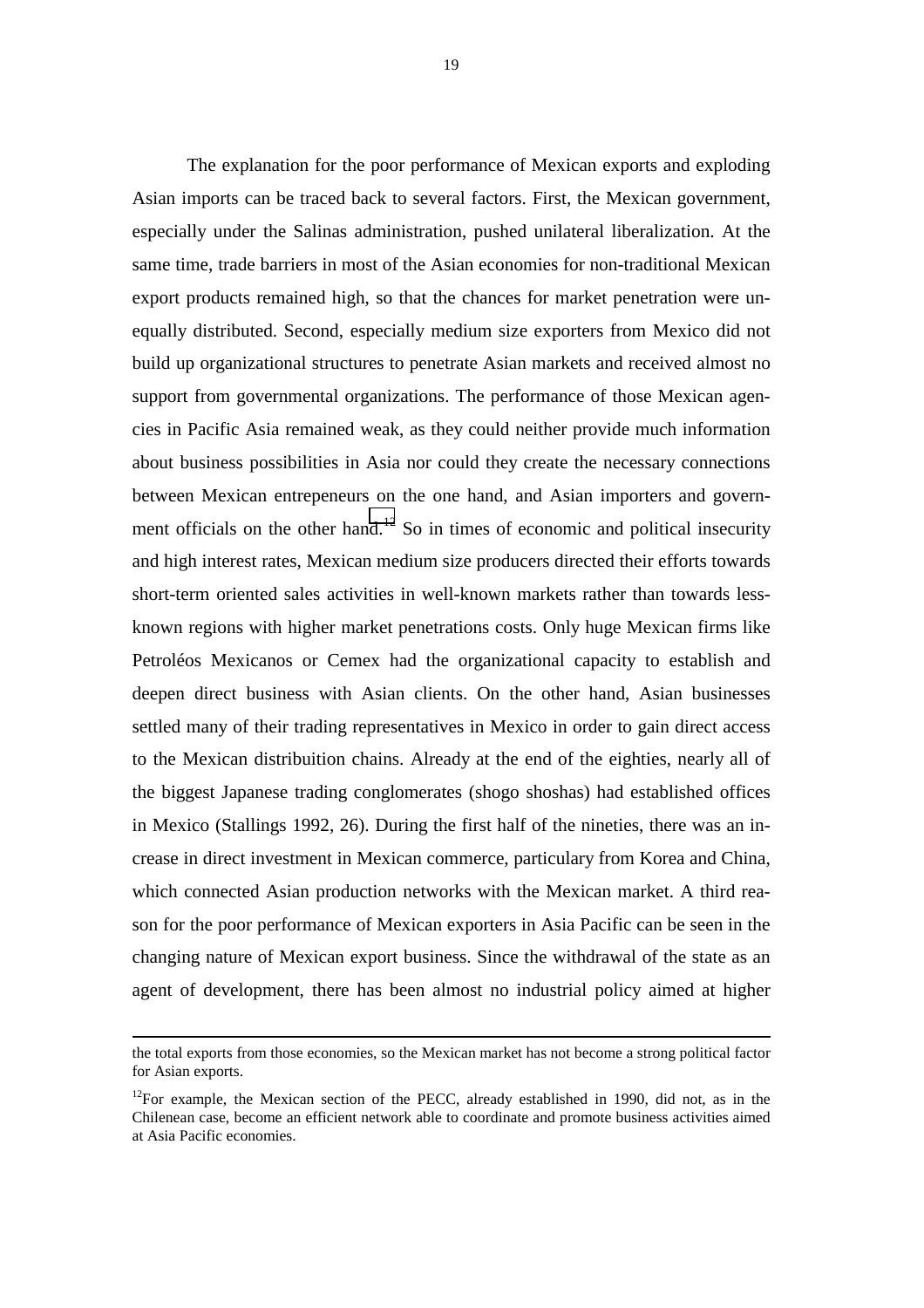value added production. So instead of what was originally intended, namely integrating the labor intensive *maquiladoras* near the US-Mexican frontier into national industry, what actually occurred was often the opposite (Dussel 1996). Especially small and medium size manufacturing firms relied more and more on importing components for assembly, and later exporting them to the northern markets. Under such conditions, Asian Pacific firms have become important providers of components for re-exportation, but not customers for manufactured products.

With respect to direct investment flows from Asia Pacific to Latin America and especially to Mexico, the evolution of the few past years can be interpreted more positively. In August 1997, while the Asian financial crisis was still growing, the Bank of Boston carried out a poll among executives from Singapore, South Korea, China, Philippines and Indonesia, regarding their view of Latin American markets (Boston Bank 1997). 76% of those executives argued that the status of Latin American economies had improved, 68% responded that they were more confident of Latin America than five years ago, and 61% said that Asian investments in Latin America would be likely to increase during the next five years. When asked what their first choice for investment would be in Latin America, 15% were in favor of Mexico, 32% were in favour of Brazil, and 23% in favour of Argentina. As table V indicates, by September, 1996, there have been numerous Asian investment activities in Mexico during recent years, especially in manufacturing industries but also in commerce and services.

The explanation for this phenomenon is linked with the changing relations between Mexico and the United States. Since the beginning of negotiations about over a North American Free Trade agreement, Mexico became an important milestone for the US market. Hence, as expected, investment flows to Mexico heavily increased and were concentrated on the more industrialized areas in northern and central Mexico.<sup>13</sup>

j

<sup>&</sup>lt;sup>13</sup> 516 out of 562 investment activities of Asian-Pacific firms (92%) were concentrated in industrialized areas, 54% of those in the area of Mexico City (SECOFI, Sept. 1996).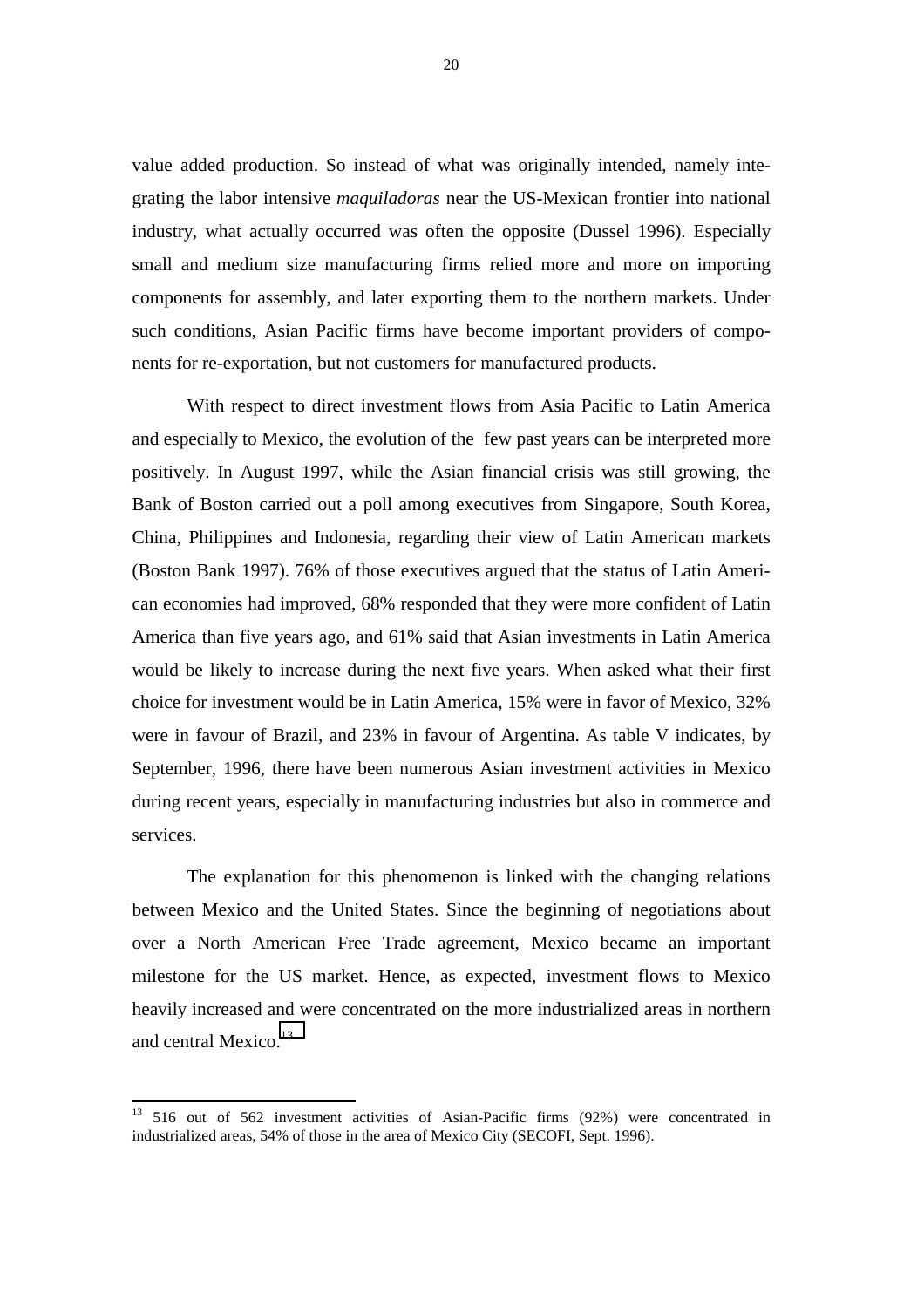| Table V: Total Number of Asian Pacific Direct Investment<br>(by Sept.1996, including joint ventures) |       |                |                      |                 |                |       |  |
|------------------------------------------------------------------------------------------------------|-------|----------------|----------------------|-----------------|----------------|-------|--|
|                                                                                                      | Japan | South<br>Korea | $,$ Three<br>Chinas" | South-East Asia | Australia      | Total |  |
| Agriculture                                                                                          | 3     | 2              | 2                    | $\overline{2}$  | $\theta$       | 9     |  |
| Mining                                                                                               | 5     | $\Omega$       | $\overline{2}$       | $\Omega$        | 12             | 19    |  |
| Manufacturing                                                                                        | 163   | 82             | 48                   | 14              | 20             | 327   |  |
| Construction                                                                                         | 3     | $\Omega$       | 2                    | $\Omega$        | $\mathbf{1}$   | 6     |  |
| Commerce                                                                                             | 88    | 95             | 84                   | 12              | 6              | 285   |  |
| Transportation and<br>Communication                                                                  | 3     | $\Omega$       | $\overline{0}$       | $\Omega$        | $\Omega$       | 3     |  |
| Finance                                                                                              | 14    | $\Omega$       | 8                    |                 | $\overline{4}$ | 27    |  |
| Total                                                                                                | 279   | 179            | 146                  | 29              | 43             | 674   |  |
| Source: SECOFI 1997, 8                                                                               |       |                |                      |                 |                |       |  |

Japan still was the most important Asian player during this period, with the lion share of 76% of total Asian direct investment in Mexico, followed by South Korea with 19% (Secofi 1997, 9). In 1995, the total stock of Japanese direct investment in Mexico reached almost US \$ 3 billion distributed among approximately 300 firms, and representing 4.7% of total direct investment in Mexico. From 1989 until 1994, there was an increase of about 80% of total Japanese direct investment in Mexico. While in 1990, 60% of Japanese direct investment had been concentrated in manufacturing, this percentage increased to more than 80% during the period between 1989 and 1996 (Secofi 1997; Japanese Foreign Ministry). However, whereas in the past, Japanese firms had still invested in important production plants aimed at their own national economy, the percentage of those investments was now steadily decreasing. As the Mexican analyst Luís Rubio states "*growing Japanese investment in Mexico has been determined largely by its U.S.strategy rather than by any attempt to tap the Mexican market itself*." (Rubio 1996, 91). Especially in the *maquiladora* industry there has been a significant increase.

Apart from Japanese investment, especially Korean business activities were of further importance to Mexico. According to the Bank of Korea, after the first direct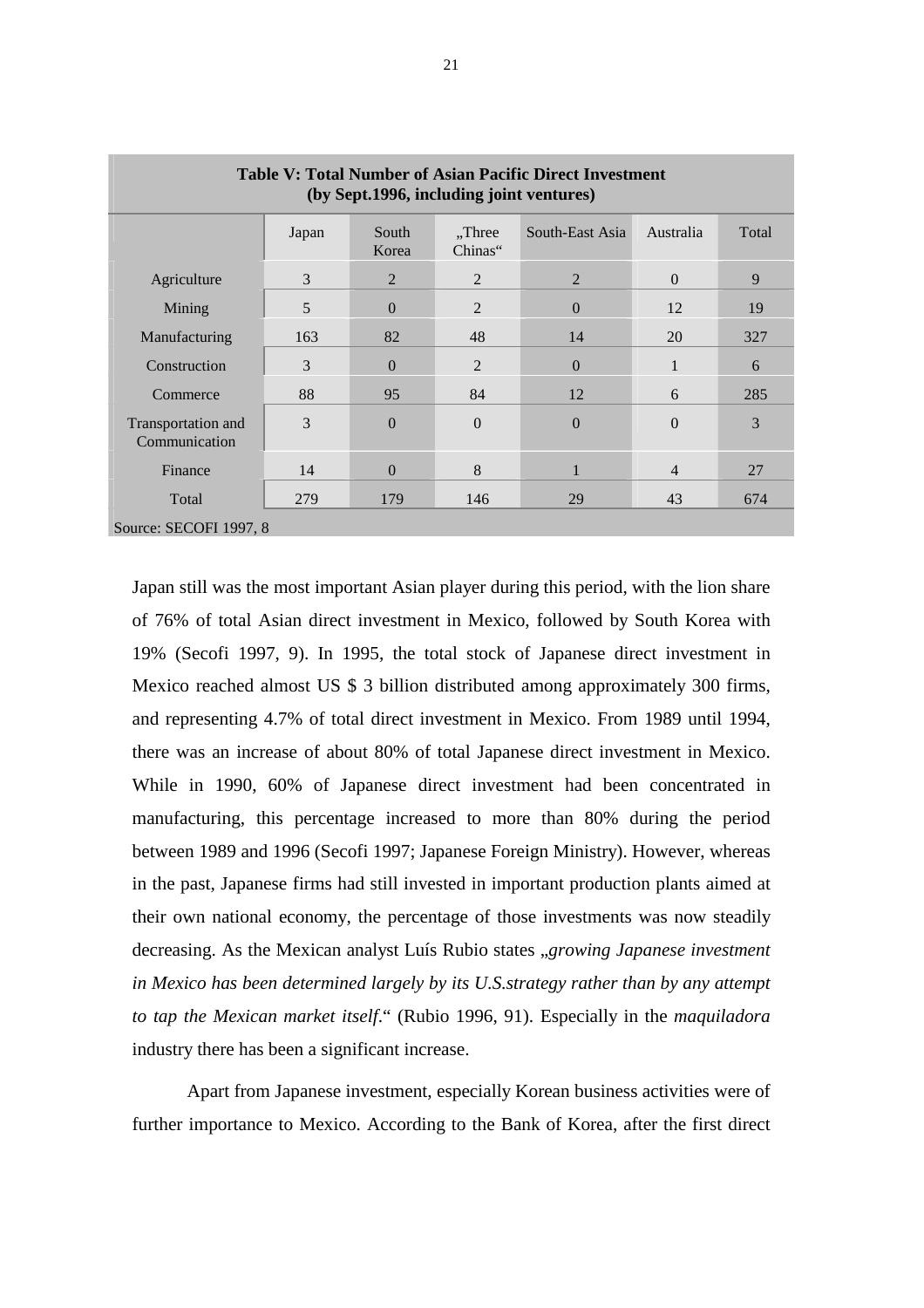investment in Mexico in 1986, there were 21 more cases of direct investment from Korea, amounting to US \$ 66 million (Taik-Hwan Jyoung 1997, 17f.). However, when comparing this data with Mexican sources in table V, it becomes obvious that most of the Korean investment was managed through Korean representatives in the United States. For example the *Samsung* chaebol made a direct investment of US \$ 420 million in manufacturing facilities close to the US border and both *Daewoo* and *Lucky Goldstar* are currently realizing investments of similar importance (Taik-Hwan Jyoung 1997, 18f.; Gutiérrez 1997). These manufacturing plants were almost exclusively designed to produce goods for northern markets as well as those investments originating from the three Chinas and South-East Asian countries. The driving force behind the proliferation of Asian manufacturing plants along the US-Mexican border was a combination of two factors. The first was the increasing competition between the US and Asian manufacturers in their fight for the US market. The second was the creation of NAFTA (Székely 1993, 161).<sup>14</sup>

One positive result of this development has been that the new manufacturing sites had to comply with the rules of origin as embodied in NAFTA as long as they were using extraregional components. In the way, Asian investment often contributed to increase in higher value added production and to better standards of production in Mexican industry (Rubio 1996, 89). At the same time, while NAFTA turned Mexico into a much more attractive investment site, it had no effect on mexican direct diversification in Pacific Asia. Instead of spreading Mexican economic relations to different regions, Asian investment tied the Mexican economy even closer to that of theUnited States. Under such conditions, it would have been advisable to increase the purchasing power of the Mexican people in order to create the environment necessary for diversification to have a real effect. Thus, by making the internal Mexican market itself more attractive, it would have been possible to induce Asian investors to make

ı

 $14$ Yet it is interesting to observe that Asian firms have hardly participated in the privatization process of the Mexican economy because they feared pressure from the United States. For example, *"the giant conglomerate Nihon Telephone and Telegraph (NTT) decided not to bid for Teléfonos de México concerned that, if it succeeded in gaining control of a leading Latin American Service firm, businesses in the United States would complain that Japan itself should open its own market to this type of investment"* (Stallings / Székely 1993, 16).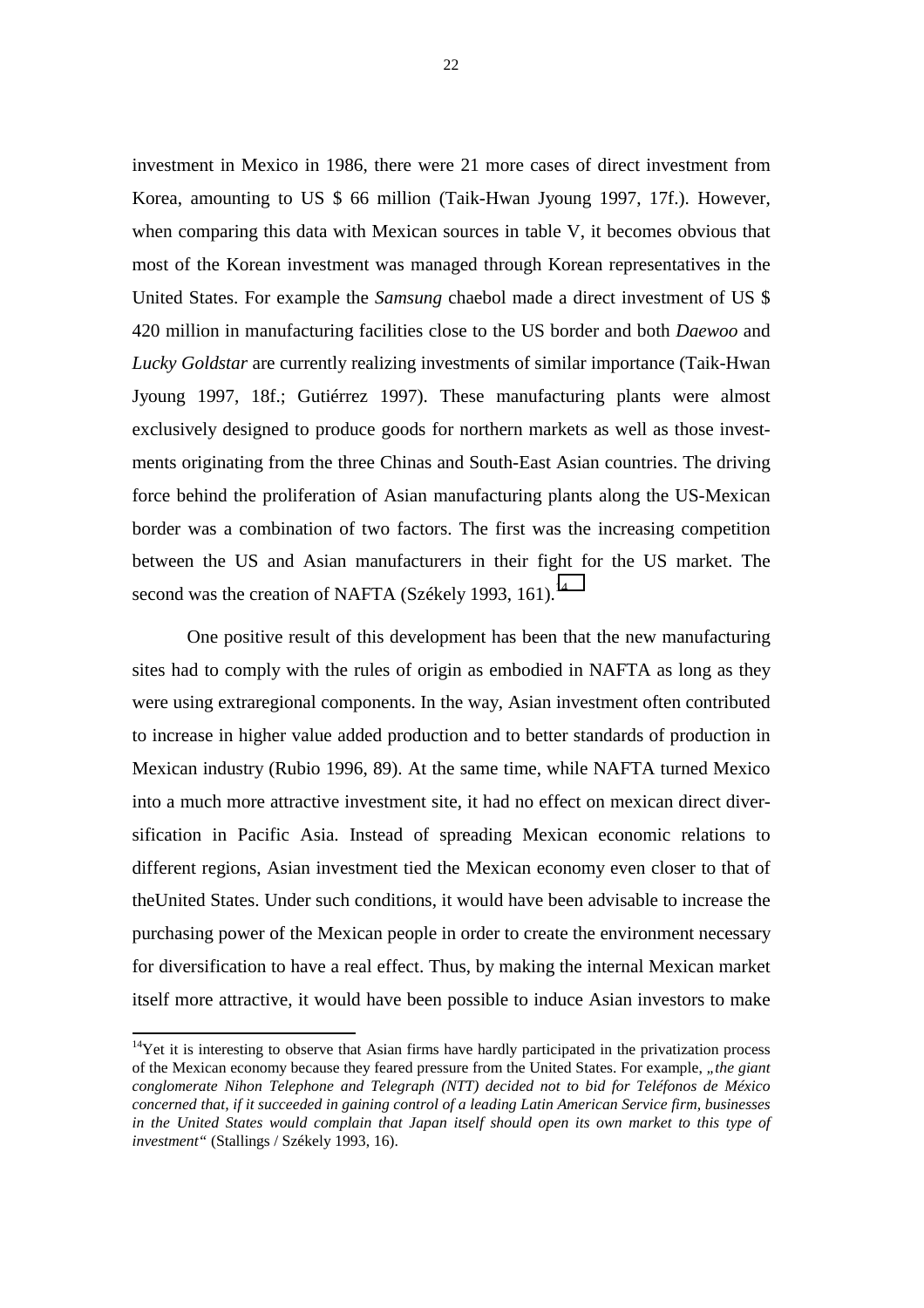their calculations without NAFTA. However, the neoliberal reforms of the eighties and nineties, as well as the adjustments after the Tequila Crisis, resulted in a drop in real income for the greatest part of the population. This had a demotivating effect on foreign business, which was no longer interested in an extension of investment activities aimed mainly at local markets.

As we have tried to show, attempts at economic diversification toward the Asia Pacific Region have, on the whole, been disappointing. This seems to be somehow contradictory to Mexican diplomatic activities in recent years. President Salinas and his successor, Ernesto Zedillo traveled to Asia several times, and numerous to the Asian Pacific Region have been made by the Foreign and Finance Ministers as well as the Minister of Trade and Commerce. Likewise, Asian heads of state have paid more visits to Mexico than ever before. Chinese President Yang Shangkun, President Roh Tae Woo from South Korea, Prime Minister Mahathir from Malaysia, Senior Minister Lee Kuan Yu from Singapore and former President Suharto from Indonesia made their first official visits to Mexico at the beginning of the decade. And since Mexico became a member of APEC, in 1993, there have been even more occasions for bi- and multilateral meetings.

But there were few points of contact other than economic issues. Mexican administration under Salinas did not promote traditional Mexican *tercermundismo* and, with the Mexican membership in the OECD, Mexico left the Group of 77. Thus, political relations with Indonesia and Malaysia, both promoters of a new South-South cooperation, could not gain in importance.<sup>15</sup> Instead, some East Asian governments, such as the People's Republic of China and Malaysia, increasingly perceived Mexico as a competitor, both for direct investment from the US, and also as exporter to the US (Ariff 1996). With China, diplomatic relations have only been superficially friendly. China supported Mexico's membership in APEC, and the Mexican foreign ministry has supported the Chinese application for membership in the WTO, even if the Ministry of Trade and Commerce has been more sceptical about this issue, be-

j

<sup>&</sup>lt;sup>15</sup>This could have been the reason why the Mexican application of becoming a member of the ASEAN-Dialogue group was rejected in 1996.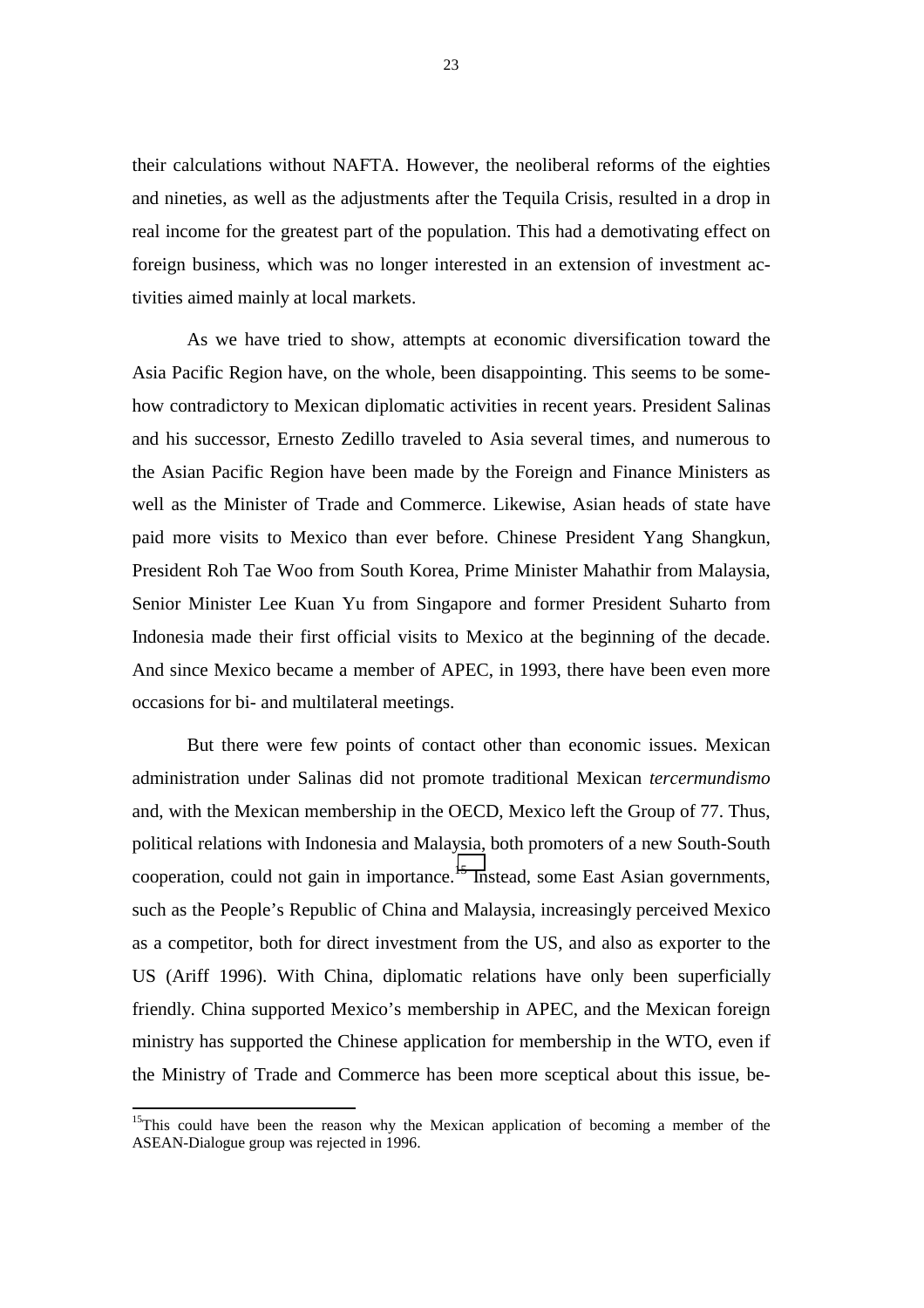cause of the trade conflicts between both countries. Another bilateral issue area has been Central America. Mexico had to make strong diplomatic efforts to avoid Chinese diplomatic "blackmail" when vetoing UN peace missions in Haiti and Guatemala. The Chinese only would support peace-keeping measures in these countries if they, in turn, gave up diplomatic relations with Taiwan. As mentioned before, there has also been growing disagreement over bilateral trade. And, in addition, during the last few years, there has been a migration problem. Mexico is afraid of becoming a channel for illegal Chinese immigration to the USA, which could lead to eventual friction with its northern neighbour (Mora 1997, 53). To sum up, even if diplomatic relations have been strengthened, the main issues of Chinese-Mexican relations have been embroiled in controversies over trade and migration.

Relations between Japan and Mexico stayed friendly during the first half of the nineties, but were based mainly on economic issues. There were neither opportunities to create an important political alliance between Mexico and Japan, nor was there any special interest on the Japanese side. The trade conflict between the US and Japan, as well as the problematic security situation in Pacific Asia, still played too dominant a role in Japanese foreign policy. Japan would hardly risk a detoriation of its relations with the US by supporting Mexican attempts at political diversification.

Regarding multilateral cooperation with the Asia Pacific, Mexico became a member of the Pacific Economic Cooperation Council (PECC) at the end of the eighties and, more important, of the Asian Pacific Economic Cooperation (APEC) in 1993. However, its position in both organisations, was neither clear nor effective. On the one hand, its membership in APEC was warmly welcomed by traditional foreign policy elites. They regarded membership in APEC as an instrument for political diversification. On the other hand, due to its trade deficit with the Asia Pacific, the Mexican government has recently allied itself with the "anglophone" group in APEC consisting of Australia, New Zealand, Canada and the United States. These countries favor a deeper institutionalization of transpacific trade and investment aimed at opening up the Asian markets. This attitude, however, has been criticized by traditional Mexican foreign policy elites. In their opinion, an alignment with the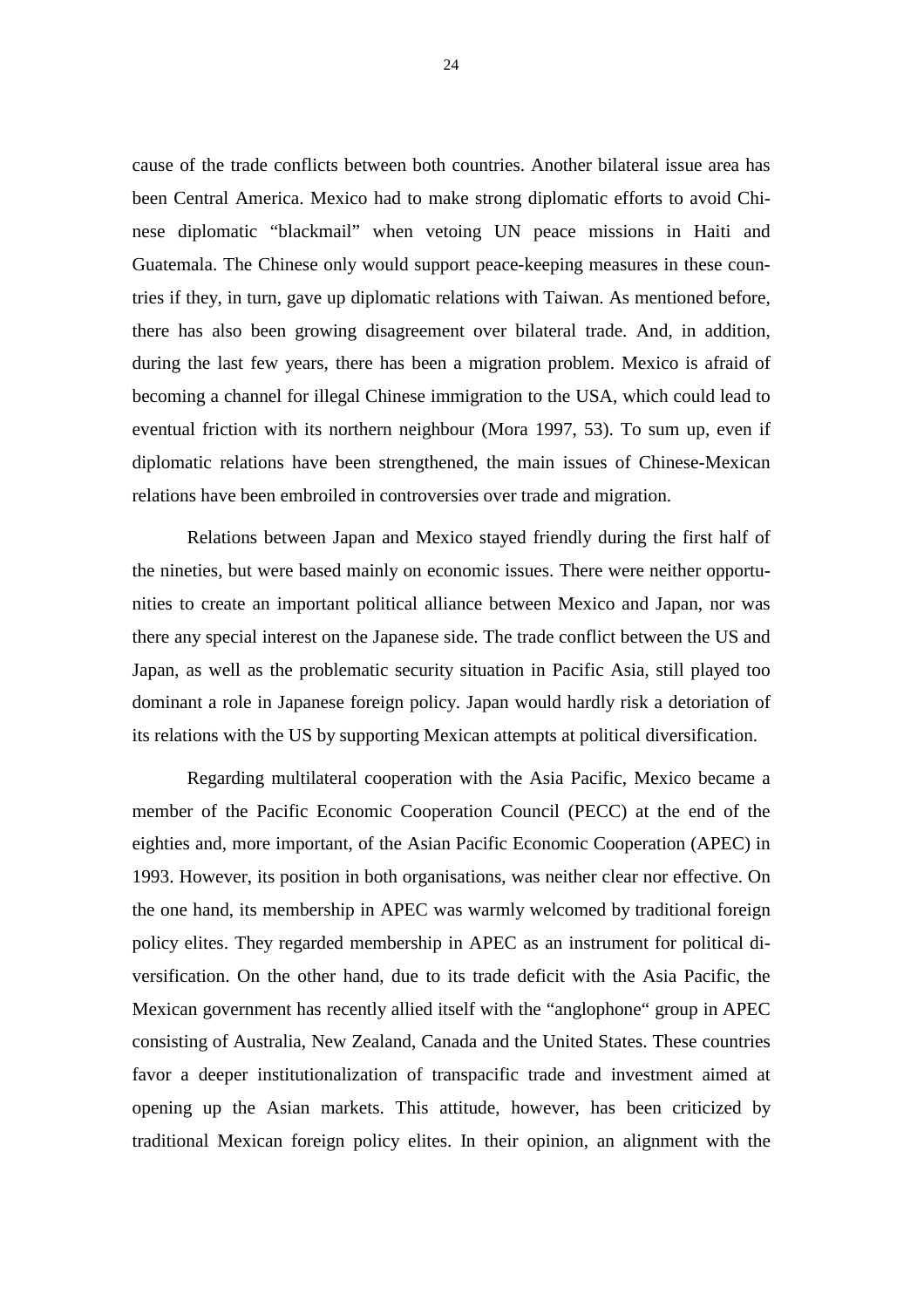above-mentioned group would connect Mexico even closer to the United States, thereby losing the chance of intensified political cooperation with most of the Asian nations in APEC, who are not interested in accelerating the liberalization process. Yet in the internal decision process, Mexican technocrats from the Ministries of Planning, Finance and Trade and Commerce who have a different vision of Mexican foreign policy, could count on presidential support, and have been able to overcome this criticism. The result has been an intraelite conflict over the Mexican-Pacific Asia policy, and over foreign policy in general. This was espacially true during the Salinas and Zedillo administrations.

As several Mexican researchers have argued, two different positions coexisted in Mexican foreign policy during the nineties. One was pragmatic and economically oriented to the United States in order to fulfill its goal of making Mexico a First World Country. The other, currently the weaker one, is traditional and ideologically driven. Its supporters advocate looking to other regions and using multilateral diplomacy as their main tool (González/Chabat 1996, 42*).* The practical outcome of this conflict, during the first half of the nineties, was organizational confusion. No political institution could take clear responsibility for designing a coherent Asian Pacific strategy without others trying to undermine it. As a result, highly qualified arguments and policy propositions of Mexican academic think tanks did not have much impact on Mexican policy. Instead, organizational units, responsible for foreign policy design were often concentrated on internal bureaucratic conflicts, connected with political and econmomic transformation. The great exception to this way was Mexican foreign policy towards the USA. With regard to Asia Pacific, this process had special consequences, since it resulted in an inefficient connection between governmental agencies and transnational actors, making it nearly impossible to overcome the structural barriers of diversification explained in chapter 2.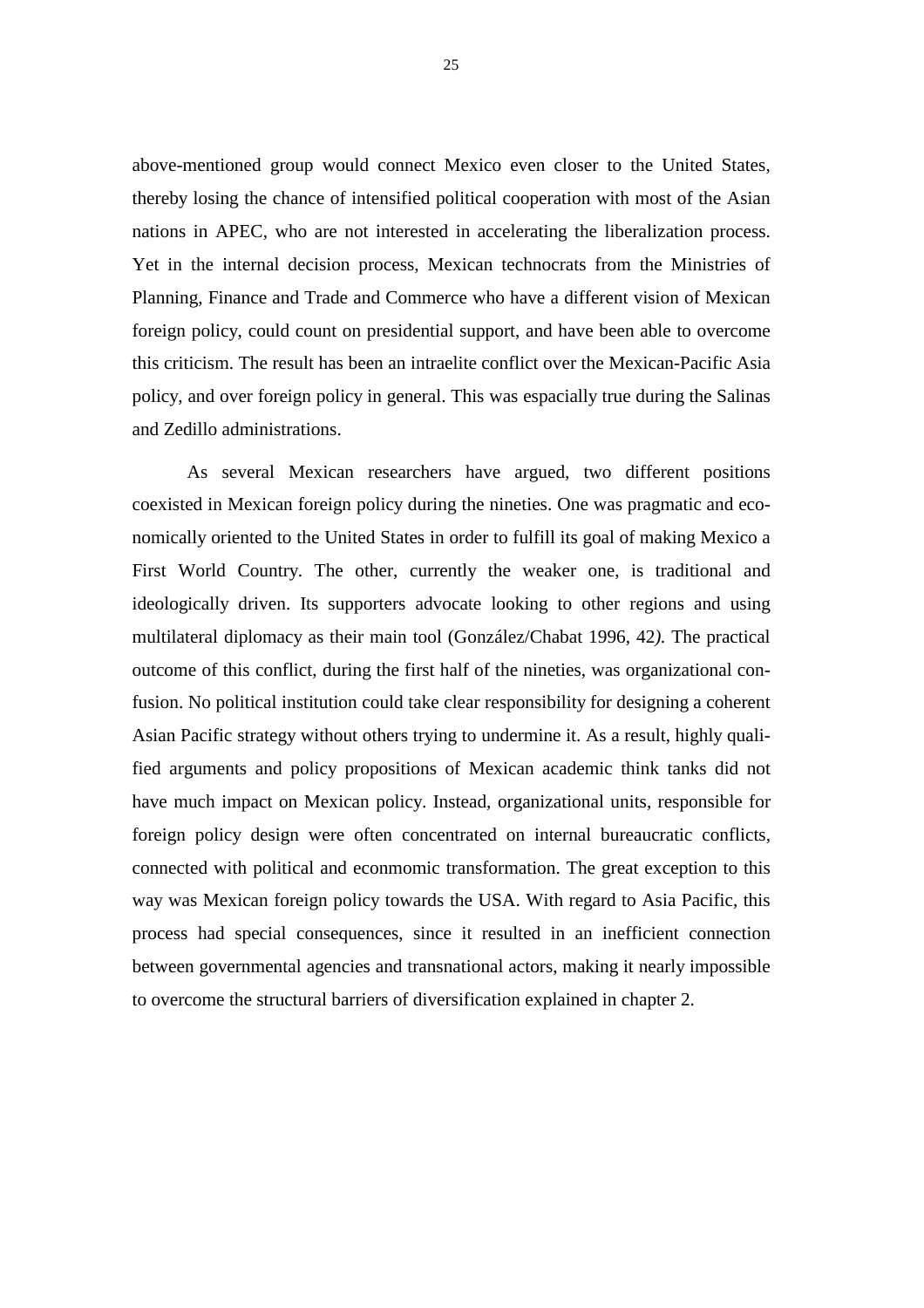#### **5. Conclusion**

As we have tried to show, Mexico´s new interest in enhancing its political and economic relations with the Pacific Asia area stemmed from two factors. First, internal and external transformation shaped this process. Second, the traditional diversification approach of Mexican foreign policy, developed to overcome the US preponderance in Mexican politics, influenced its attempts at strenghtening ties with the region.

At first sight, the absolute intensification of economic and political links with Asian Pacific economies and governments during the nineties might suggest that these attempts at diversification have been to a certain extent successful. However, a deeper analysis, which concentrates on the actual spreading effect of diversification, leads us to a different conclusion. The original intent hade been to upgrade the importance of ties between Mexico and the Pacific Asia in relation to its ties with the United States. However, actual developments achived the exact opposite of what was originally intended. More than ever before, during the consecutive administrations of Miguel de la Madrid, Carlos Salinas de Gortari and Ernesto Zedillo, the United States became the dominant factor in Mexican foreign policy. The relative weight of other regions of the world declined. In the specific case of Asia Pacific, the failure of Mexico´s attempts at diversification can be explained by the overall lack of maneuvering space, that Mexican foreign policy makers had and by the new intra-elite arrangements.

A number of factors led to the narrow leeway that Mexico had for diversification. First, there was the overall framework of cultural and historical distance between Mexico and Pacific Asia. Then, the export structures on both sides were not particulary compatible. This was especially true in the case of non-traditional Mexican exports, as can be seen when one compares Mexico with the developing Asian Pacific economies. Finally, there were the effects of NAFTA and the absence of political connecting points apart from connections through trade and investment. As we have shown, the unilateral liberalization of the Mexican economy distributed market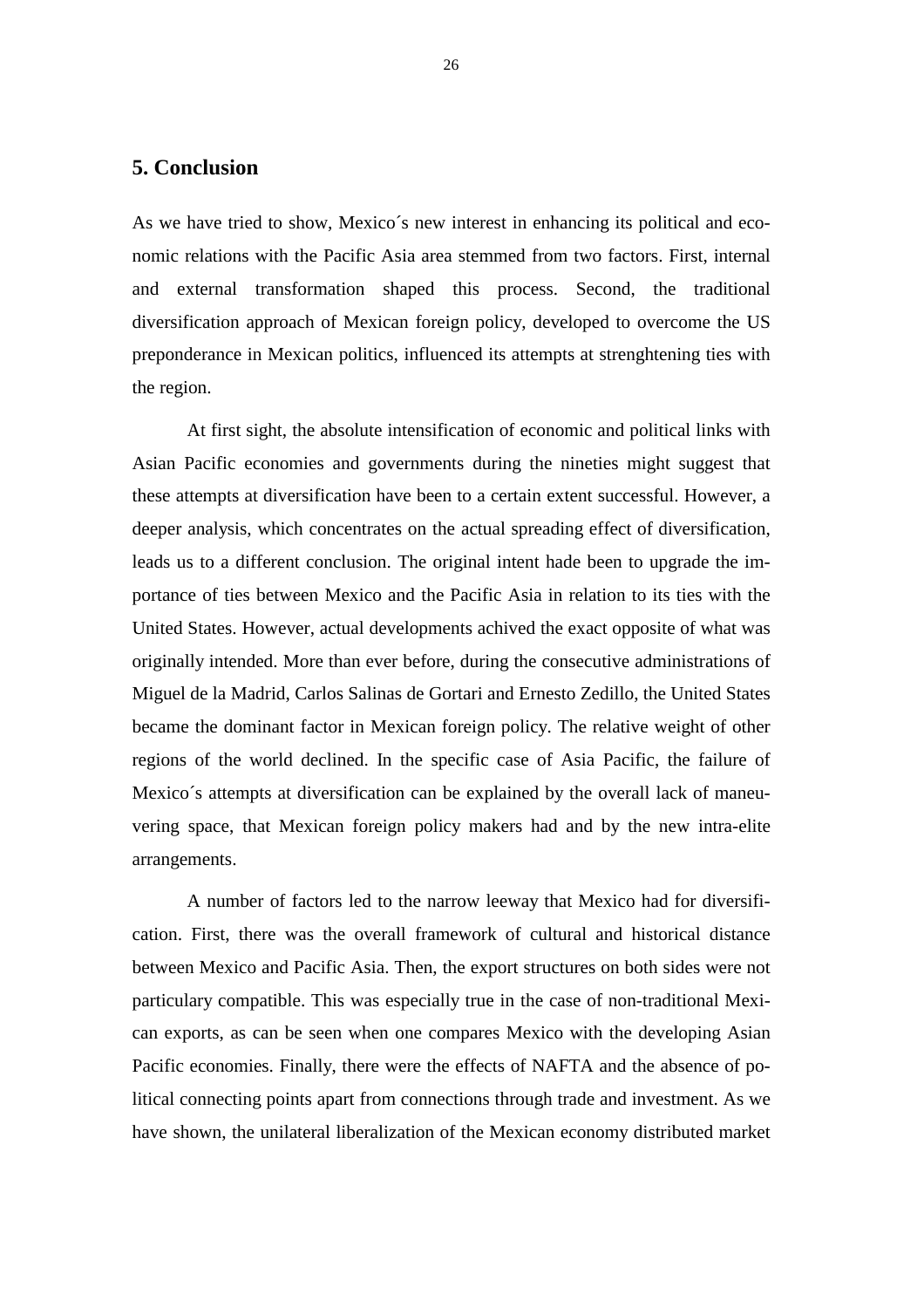penetration costs unequally between Asia Pacific and Mexican firms. Finding difficult markets in Asia Pacific, with complex distribuition channels for potential products of the non-traditional export sector and with little support from governmental agencies, Mexican entrepreneurs preferred to look northward. Here, there was less cultural distance, more market knowledge and NAFTA promised to guarantee long lasting business relationships. At the same time, Mexican governments did not explore possible, political connection points related to the economic alliance built between the developing countries of Asia Pacific and Mexico. Such connection points seemed contradictory to the strategy of aligning Mexico with and integrating it into the First World.

The last argument is of a different nature than all the other explanations for Mexico´s lack of success in diversification towards Asia Pacific and deals with the changing elite settlement in Mexican politics (Faust 2000a: 218-223). It would be too easy, however, merely to blame structural variables and not examine the preferences of the political players involved. One must therefore ask why it is that the Mexican government has not made much of an effort to set up an efficient coordination system in order to promote the strengthening of economic and political ties with Pacific Asia. So that we may understand his aspect of Mexico´s frustrated attempts at diversification in the Pacific Asia, we must look at the new strategic elite who came to power under De la Madrid and Salinas de Gortari. Highly homogeneous in their attempts to change the development model without allowing deeper democratization, the new political elite used foreign policy as an instrument to protect the economic transformation process against internal pressures of the democratic opposition and against old autocratic elites. In changing the rule of intra-elite consensus, and transforming the mechanisms of power distribuition within the regime, they had to rely on macroeconomic success and external help. In this context, Mexican foreign policy during the last few years has mainly been driven by internal factors. If one compares Mexico to other countries of Latin America, which were also dominated by neoliberal technocrats, one can see that the Mexican elite was much more inwardoriented than the Chilean one, for example. In Chile, the new development model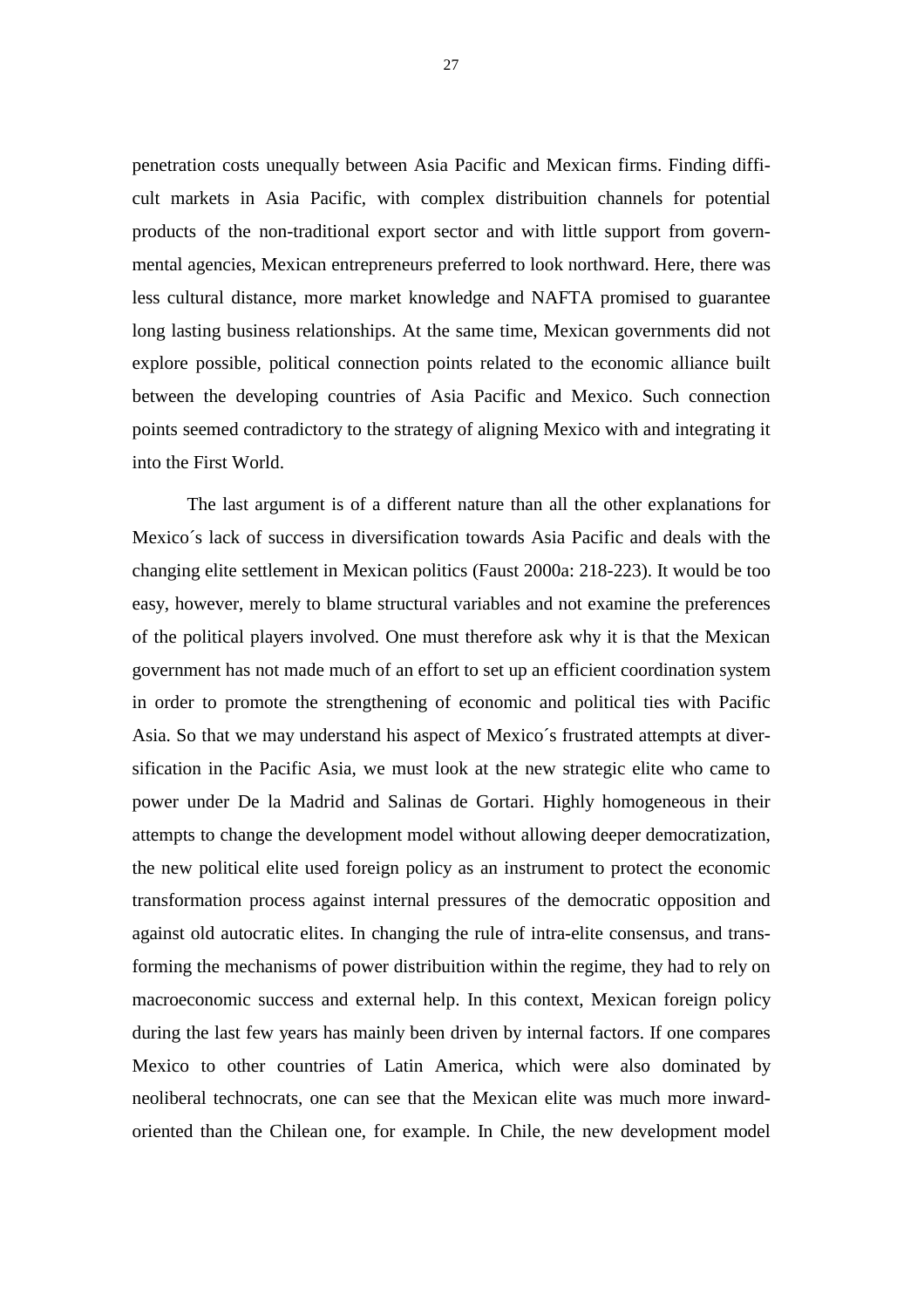was already accepted by the largest part of the population and the political class, so the strategic-making elite could be more outward-oriented, and concentrated its efforts on promising areas like the Pacific Asia (Faust 2000b). This was impossible in Mexico because the technocratic elite had to concentrate most of its resources on legitimizing economic and political transformation (Centeno 1994). The Mexican government, therefore, faced a dilemma. It had to choose a strategy of concentration, motivated by an inward-oriented foreign policy approach, and a strategy of diversification, deriving from terms imposed by the external environment. As we have argued, especially the Salinas government opted for the concentration strategy - an institutional alignment with the United States through NAFTA. This made it nearly impossible for the excluded regime fractions to change the rules of the game which were set up by the neoliberal technocracy. The United States, mainly interested in stability and economic reforms, slipped into the role of defender of the new model, a role which Asia Pacific never could have played. The importance of this alliance between the US government and the new political elite of Mexico could be observed during the economic crisis in 1994 and 1995, when the Clinton administration pushed through an international rescue package for Mexico of more than US \$ 50 billion. Under such circumstances, Pacific Asia played only a minor role in Mexican foreign policy. The importance of this area was reduced to the rhetorical highlighting of the old ideas of diversification, in order to calm those groups who were opposed to a stronger alignment with the United States, and in order to attract direct investment aimed at the modernization of the industrial sector in a market driven economy.

It is still not predictable to which extent the newly appointed government will adjust its policy towards Pacific Asia. In the first place, president Vicente Fox has to concentrate on the internal political situation. Therefore, a fundamental change in Mexican foreign policy is hardly to be expected. Secondly, it is very probable that the need to pursue the current economic policy will be an impediment to substantial chances in foreign policy making. The United States hold, and will continue to hold a preponderant position in Mexican policy considerations. A third factor however, is the appointment of Jorge Castañeda as foreign minister which augurs well for future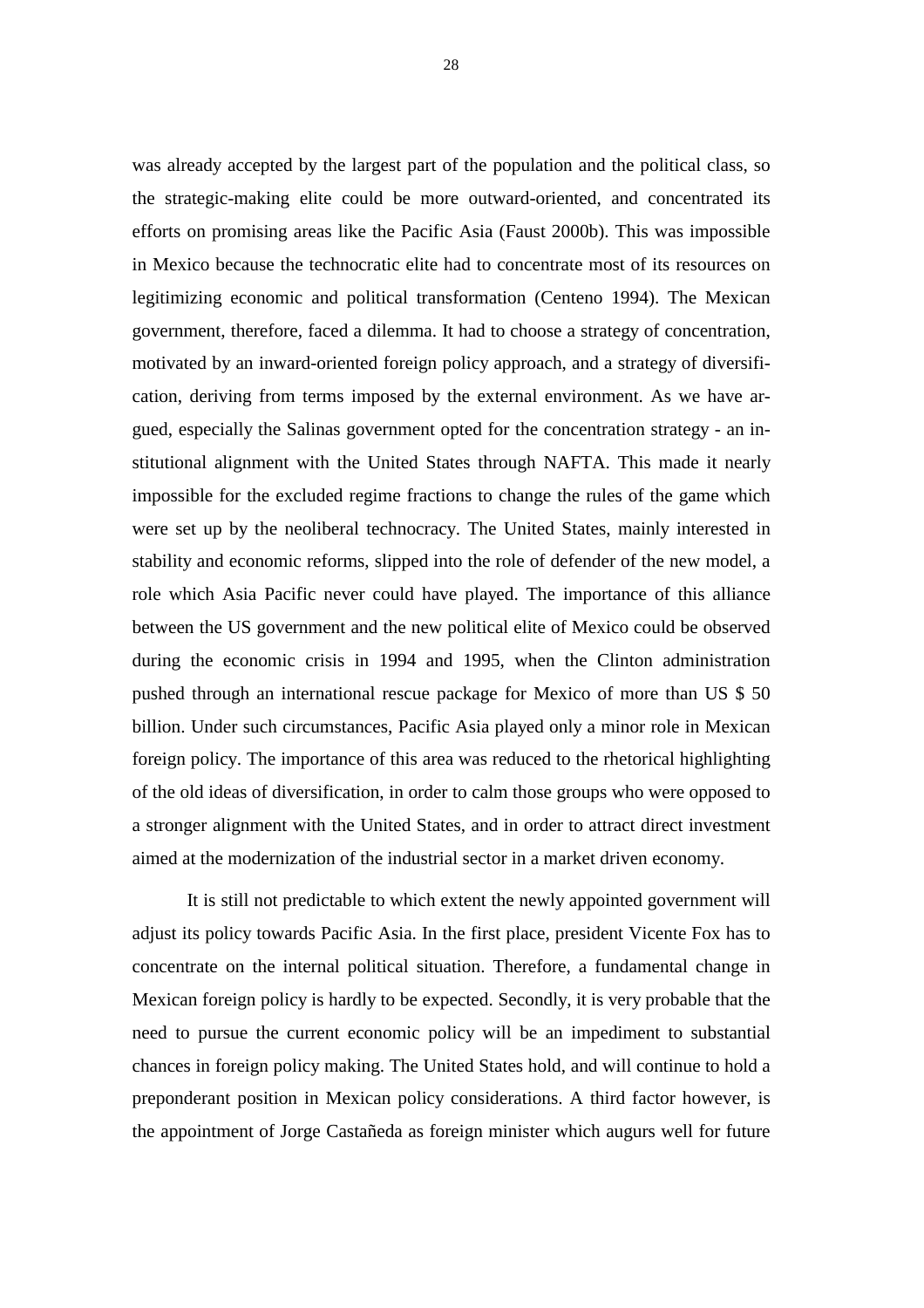attempts at diversifying external relations. In the past, Castañeda always called for a widening of political and economic ties on the international level. Whether his conviction will have a positive impact on the relations with Asia-Pacific depends on two factors. It is still not clear whether Castañeda considers Asia-Pacific worthy of being an important target of diversification policy. And, it also remains uncertain whether his influence in the cabinet will be strong enough to impose his ideas.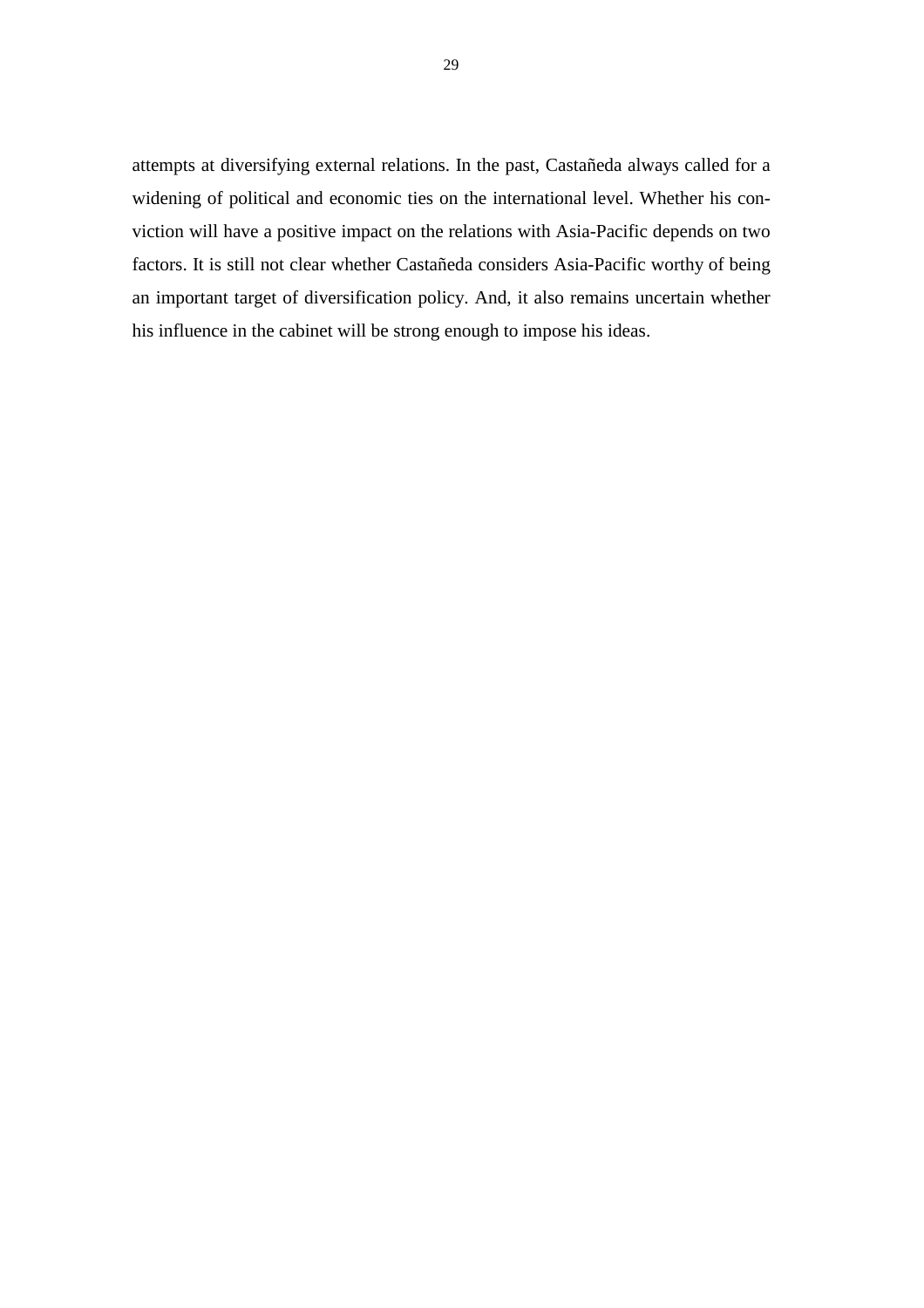#### **6. Bibliography**

*Álvarez de Antún, Mariela 1996*: Asia y África desde México. 30 Años del Centro de Estudios de Asia y África. El Colegio de México. México D:F.

*Anderson, Stephen J. 1989*: Las visiones japonesas de América Latina en la Cuenca del Pacífico. In: Portales, Carlos (ed.): El mundo en transición y América Latina. Buenos Aires, 187-224.

*Ariff, Mohamed 1996*: Outlooks for ASEAN and NAFTA Externalities. In: Nishijima, Shoji; Smith, Peter H. (eds.): Cooperation or Rivalry. Regional Integration in the Americas and the Pacific Rim. Boulder u. Oxford, 209-224.

*Boston Bank 1997*: Investment Opportunities in Latin America. Non-published poll of the Boston Bank between 1000 manager of the People's Republic of China, Hongkong, the Philippines, Singapore and Southkorea regarding Asian investment in Latin America (August 1997).

*Blake Friscia, August 1993*: La Política Económica Exterior del Japón hacia la América Latina. In: Revista Occidental Vol.10 No.2, 157-186.

*Centeno; Miguel A. 1994*: Democracy within Reason. Technocratic Revolution in Mexico. Pennsylvania.

*Centeno, Miguel A. 1993*: The new Leviathan: The Dynamics and Limits of Technocracy. In: Theory and Society Vol.22, 307-335.

*Connelly, Marsela; Cornejo Bustamente, Romer 1992*: China - América Latina. El Colegio de México, México D.F..

*Craib, Raymond B. 1996*: Chinese Immigrants in Porfirian Mexico: A Preliminary Study of Settlement, Economic Activity and Anti-Chinese Sentiment. Research Paper Series No. 28, Latin American Institute, the New Mexico University, Albuquerque.

*Dussel, Enrique 1996*: From Export-oriented to Import-Oriented Industrialization: Changes in Mexico´s Manufacturing Sector, 1988-1994. In: Otero, Gerardo (ed.): Neoliberalism Revisited - Economic Restructuring and Mexico´s Political Future. Boulder Col., 63-84.

*Faust, Jörg 1995*: Die mexikanische Krise und ihre regionalen Auswirkungen. In: Außenpolitik IV/95, 394-404.

*Faust, Jörg; Lauth, Hans-Joachim 1996*: Mexiko - Vom Aufbruch in die Krise? In: Wagner, Wolfgang er al.. (eds.): Jahrbuch der deutschen Gesellschaft für Auswärtige Politik 1993/1994. München, 209-215.

*Faust, Jörg 2000a*: Politische Ökonomie der mexikanischen Peso-Krise. Verteilungskoalitionen und politische Transformation im historischen Längsschnitt. In: Boris /Berriel Diaz /Eicker-Wolf /Käpernick /Limbers (ed.): Finanzkrisen im Übergang zum 21. Jahrhundert, Marburg, 205-241.

*Faust, Jörg 2000b*: Diversification as a Foreign Policy Strategy: Chile, Mexico and the Asia Pacific. Opladen (In German, forthcoming).

*Franke, Uwe 2001*: Politische Transformation in Mexiko und die Rolle des Partido Acción Nacional PAN (forthcoming).

*Guttman, William L.; Laughlin, Scott D. 1990*: Latin America in the Pacific Era. In: The Washington Quarterly Vol.13 No.2, 169-181.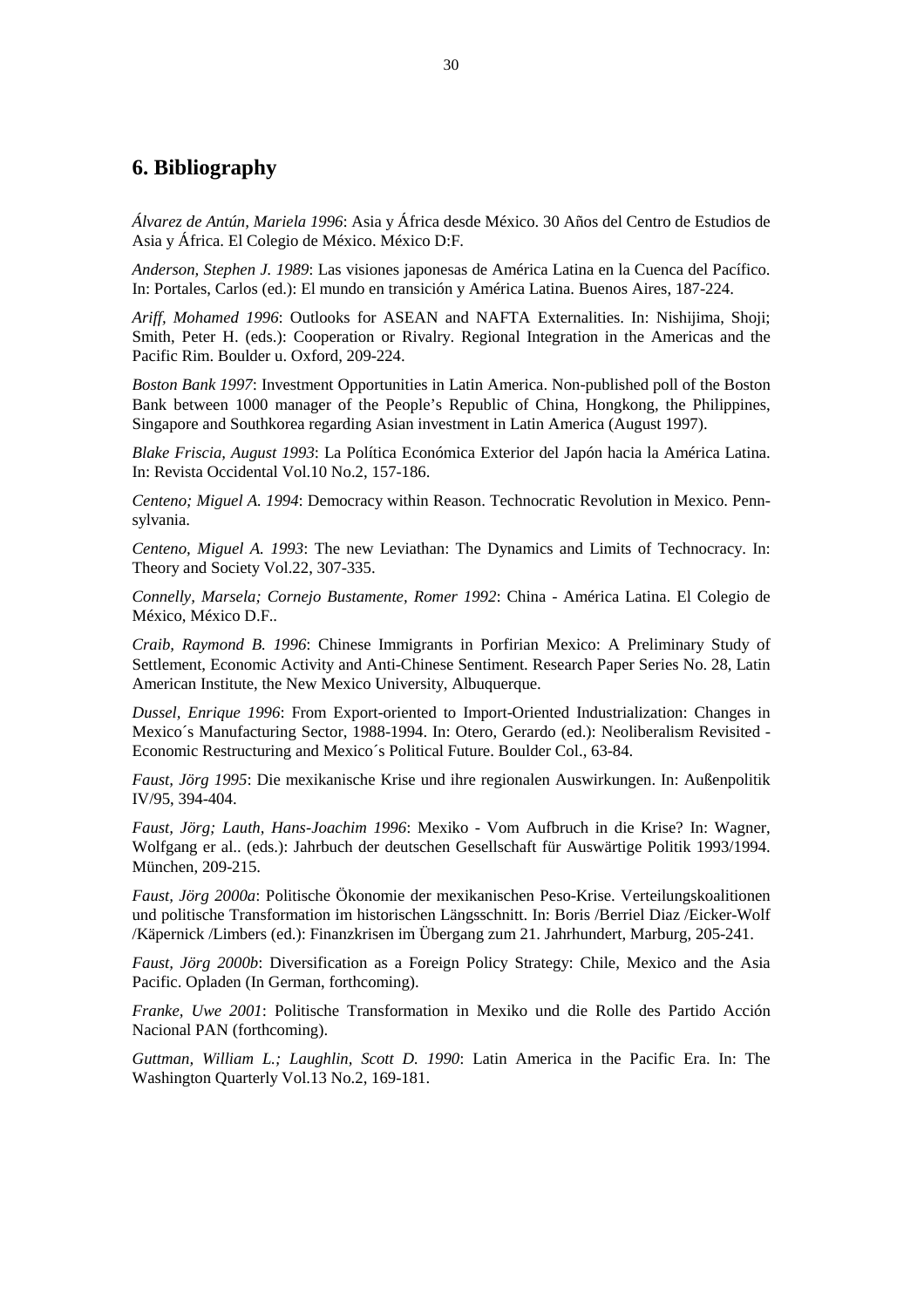*González, Guadalupe; Chabat, Jorge 1996*: Mexico´s Hemispheric Options in the Post-Cold War Era. In: Mace, Gordon; Thérien, Jean-Philippe (ed.): Foreign Policy and Regionalism in the Americas. Boulder u. London, 39-51.

*Gutiérrez B., Hernán 1997c*: Asian Conglomerates and Regionalism in the Southern Cone of Latin America. Working Paper, Center of International and Latin American Studies, University of California San Diego.

*Horisaka, Kotaro 1993*: Japan´s Economic Relations with Latin America. In: Stallings, Barbara; Székely, Gabriel (ed.): Japan, the United States, and Latin America, Baltimore, 49-76.

*Horisaka, Kotaro 1996*: Political Options for Japan: Confronting U.S. Regional Strategy. In: Nishijima, Shoji; Smith, Peter (ed.): Cooperation or Rivalry? Regional Integration in the Americas and the Pacific Rim. Boulder u. Oxford, 192-208.

*Hung, Hui, Juan 1992*: Chinos en América. Madrid.

*Huntington, Samuel P. 1991*: The Third Wave. Democratization in the Late Twentieth Century. Oklahoma.

*International Monetary Fund*, Yearbook of Trade Statistics, several years. Washington.

*Japanese Foreign Ministry* in the Internet; homepage of January 1998: http://www2.nttca.com:8010/infomofa/amistad/latin.htm.

*Jara, Alvaro 1979*: Las conexiones e intercambios americanos con el oriente bajo el marco imperial español. In: Orrego Vicuña, Francisco; Echeverría Duco, Gloria (eds.): La comunidad del pacífico en perspectiva. Vol.1, Santiago de Chile, 35-72.

*Kerber, Víctor / Ocaranza, Antonio 1989*: Las maquiladoras japonesas en la relación entre México, Japón y Estados Unidos. In: Comercio Exterior Vol.39 No.10, 831-841.

*Kerber, Víctor 1992*: El supuesto Complot Nipo-Mexicano contra Estados Unidos durante la Revolución. In: Estudios de Asía y África Vol. XXVII No.1, 29-50.

*Kreft, Heinrich 1995*: Japan und Lateinamerika: Intensivierung der Beziehungen. In: Pohl, Manfred (ed.): Japan 1994/95 - Politik und Wirtschaft. Hamburg, 226-246.

*Klaveren van, Alberto 1985*: México: Principios y Pragmatismo de la Política Exterior. In: Muñoz, Heraldo (ed.): Las Políticas Exteriores Latinoamericanas frente a la Crisis. Buenos Aires, 39-70.

*Kunimoto, Iyo 1993*: Japanese Migration to Latin America. In: Stallings, Barbara; Székely, Gabriel (ed.): Japan, the United States, and Latin America. Baltimore, 99-121.

*Mora, Frank 1997*: The People's Republic of China and Latin America: From Indifference to Engagement. In: Asian Affairs: An American Review Vol. 24 No.1, 35-58.

*Ojeda, Mario 1984*: Alcances y límites de la política exterior de México. México D.F..

*Ota Mishima, María Elena 1982*: Siete Migraciones Japonesas en México - 1890-1978, El Colégio de México, México D.F.

*Palacios, Juan José 1993*: Trading Bloc Building in the Pacific Rim: Mexico vs. East and South East Asia under NAFTA. Paper prepared for the International Seminar on the Prospects of Korean-Mexican Relations under NAFTA; Guadelajara, March 1993.

*Pedraja de la, Daniel 1989*: México en la Cuenca del Pacífico. In: Pedraja de la, Daniel (ed..): Perspectivas de México en la Cuenca del Pacífico. México D.F., 33-64.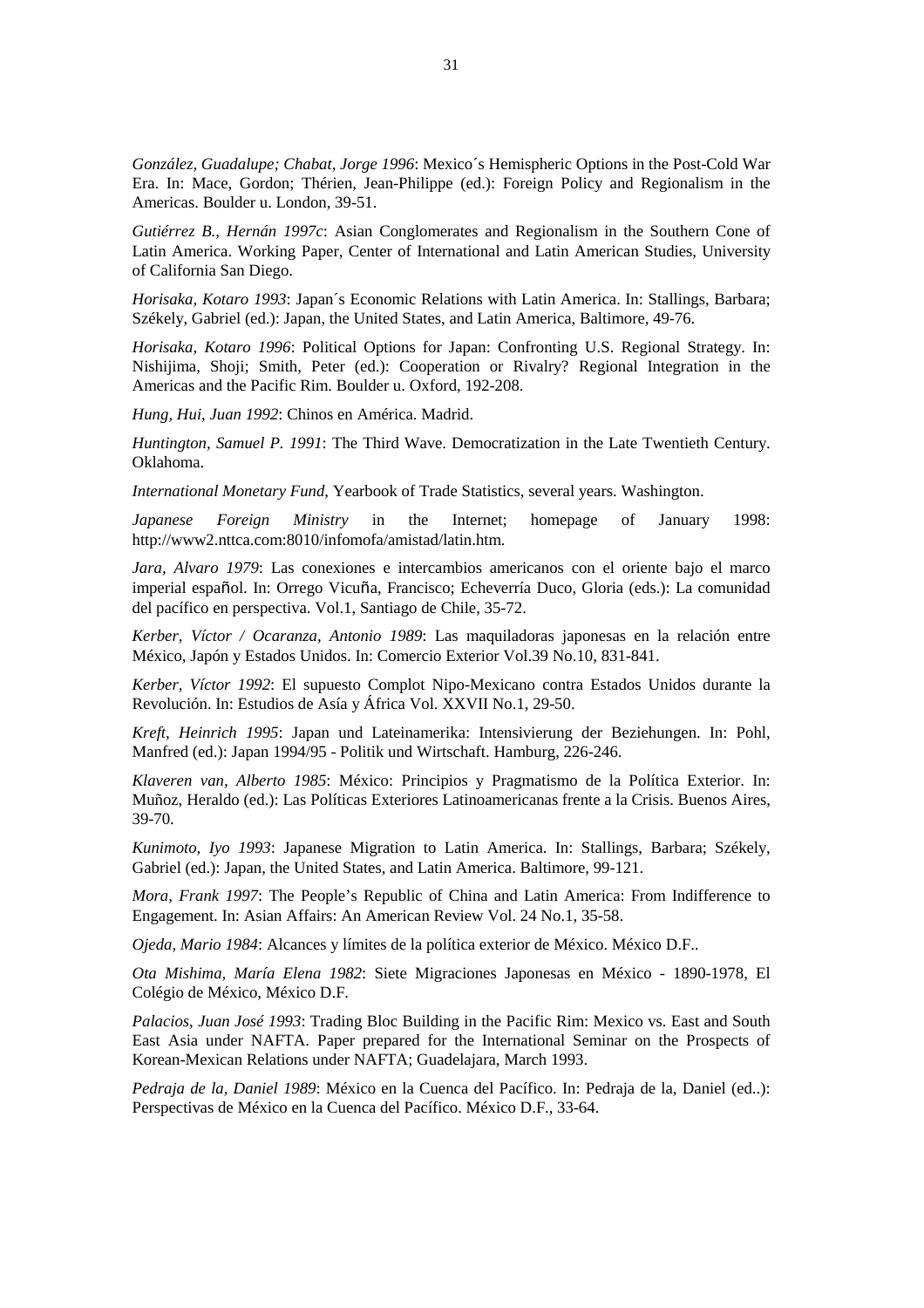*Rodríguez-Padilla, Victor; Vargas, Rosio 1995*: The oil-agenda at the end of the 20th century. In: Voices of Mexico No.32, 6-22.

*Roett, Riordan 1991*: Las alternativas estratégicas de México en un cambiante sistema mundial: Cuatro opciones, cuatro ironías. In: Roett, Riordan (ed.): Relaciones exteriores de México en la década de los noventa. Washington 1991, 17-41.

*Roldán, Eduardo 1994*: Estrategía de la Política Exterior de México hacia el Pacífico. In: Revista Mexicana de Política Exterior No. 43, 66-80.

*Rubio, Luis 1996*: Mexico, NAFTA and the Pacific Rim. In: Nishijima, Shoji; Smith, Peter H. (ed.): Cooperation or Rivalry? Regional Integration in the Americas and the Pacific Rim, Boulder 1996, 76-94.

*Schirm, Stefan 1995*: Mexikos internationale Beziehungen und die NAFTA. In: Lauth, Hans-Joachim; Horn, Hans-Rudolf (ed.): Mexiko im Wandel. Frankfurt, 17-33.

*Secretaría de Comercio y Fomento Industrial SECOFI (ed.) 1997*: Inversión directa en México de los Países Integrantes del Mecanismo de Cooperación Asia-Pacífico (APEC). Unpublished Report, México D.F..

*Silva, Patricio 1997*: Going Asia: Economic Internationalization and Technocratic Empowerment in Chilean Foreign Policy. Paper prepared for delivery at the XX International Congress of the Latin American Studies Association, Guadalajara, Mexico, April 17-19 1997.

*Stallings, Barbara 1992*: Las relaciones comerciales de Latinoamérica con Japón. In: Cono Sur, Vol.XI Nr. 2, 23-28.

*Stallings, Barbara; Székely, Gabriel 1993*: The New Trilateralism: The United States, Japan and Latin America. In: Stallings, Barbara; Székely, Gabriel (eds.): Japan, the United States and Latin America. Baltimore, 3-48

*Székely, Gabriel 1993*: Mexico`s Intrernational Strategy: Looking East and North. In: Stallings, Barbara; Székely, Gabriel (eds.): Japan, the United States, and Latin America, Baltimore, 149- 170.

*Taik-Hwan Jyoung 1997*: Korean Investments in Latin America. Working Paper, Center of International and Latin American Studies, University of California San Diego.

*Urencio C., Claudio F. (1988):* La apertura de México hacia la Cuenca del Pacífico. In: *Relaciones Internacionales No.42-43, 79-81.* 

*Villalobos, Sergio (1979):* El Pacífico: una historía inexistente. In: Orrego Vicuña, Francisco; Echeverría Duco, Gloria (eds.): La comunidad del Pacífico en perspectiva. Bd.1, Santiago, 73-86.

*Wendt, Alexander 1992*: Anarchy is what states make of it: the social construction of power politics. In: International Organization Vol.46 No.2, 391-426.

*Yanaguida, Toshio; Akagui, Taeko 1995*: México y los Emigrantes Japoneses. In: Estudios Migratorios Latinoamericanos Vol. 10 No. 30, 373-401.

*Zea Prado, Irene 1995*: México en la Sociedad de Naciones. In: Relaciones Internacionales No.53, 115-122.

*Zlotnik, Hania 1991*: La Migración Asiática a Latinoamérica. In: Estudios de Asia y Africa Vol.XXVI No.3, 515-533.